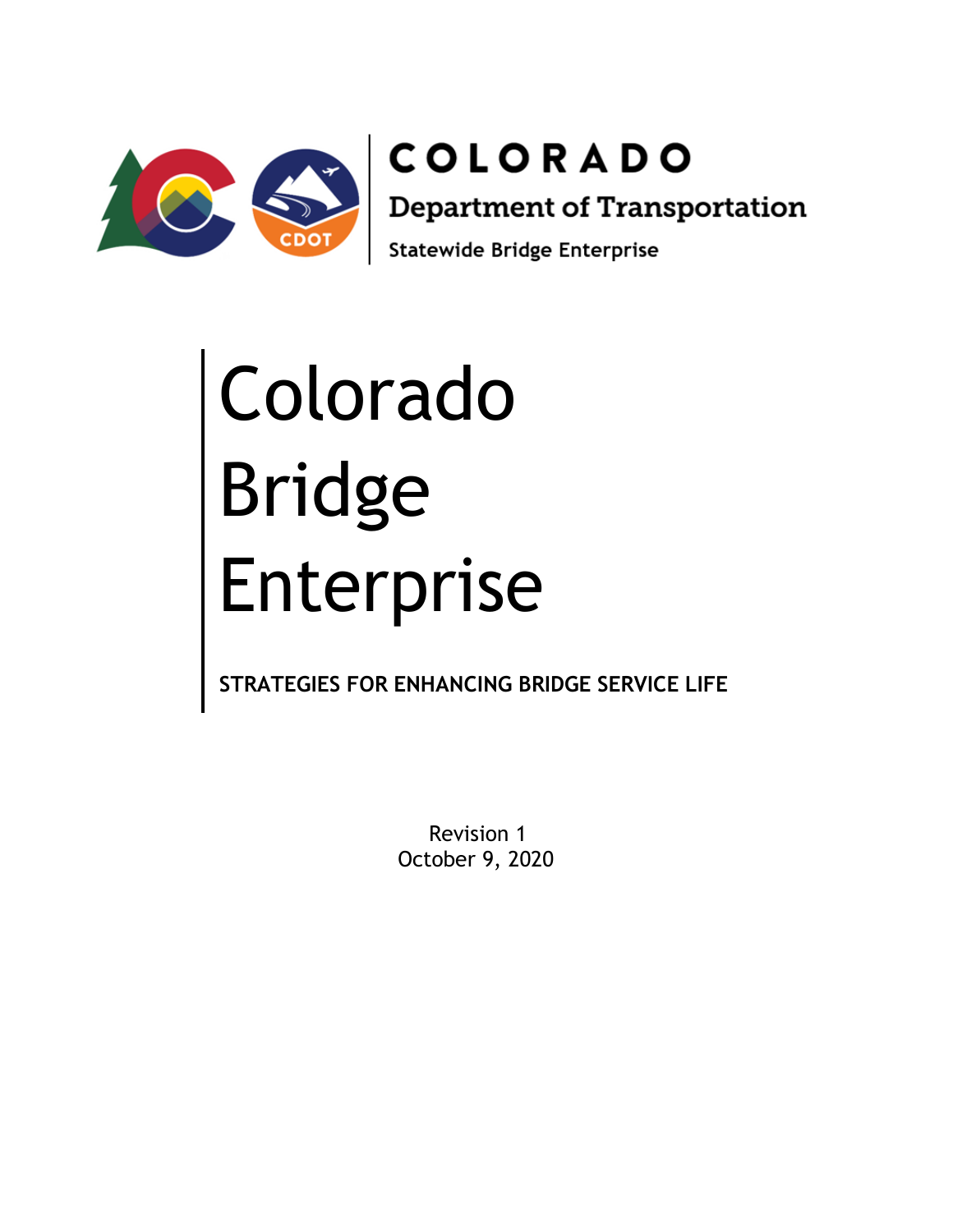# **Table of Contents**

| $\mathbf{1}$   |       |                                                              |  |
|----------------|-------|--------------------------------------------------------------|--|
|                | 1.1   |                                                              |  |
|                | 1.2   |                                                              |  |
|                | 1.3   |                                                              |  |
| $\overline{2}$ |       |                                                              |  |
|                | 2.1   | COLORADO DEPARTMENT OF TRANSPORTATION - CURRENT STATEGIES  4 |  |
|                | 2.2   |                                                              |  |
|                | 2.2.1 |                                                              |  |
|                | 2.2.2 |                                                              |  |
|                | 2.2.3 |                                                              |  |
|                | 2.2.4 |                                                              |  |
|                | 2.2.5 |                                                              |  |
|                | 2.2.6 |                                                              |  |
| 3              |       |                                                              |  |
| 4              |       |                                                              |  |
|                | 4.1   |                                                              |  |
|                | 4.2   |                                                              |  |
| 5              |       |                                                              |  |

# Figures

| Figure 2 - Alternative Construction Joint Placement of Deck/Barrier Interface  14 |  |
|-----------------------------------------------------------------------------------|--|
|                                                                                   |  |

# **Tables**

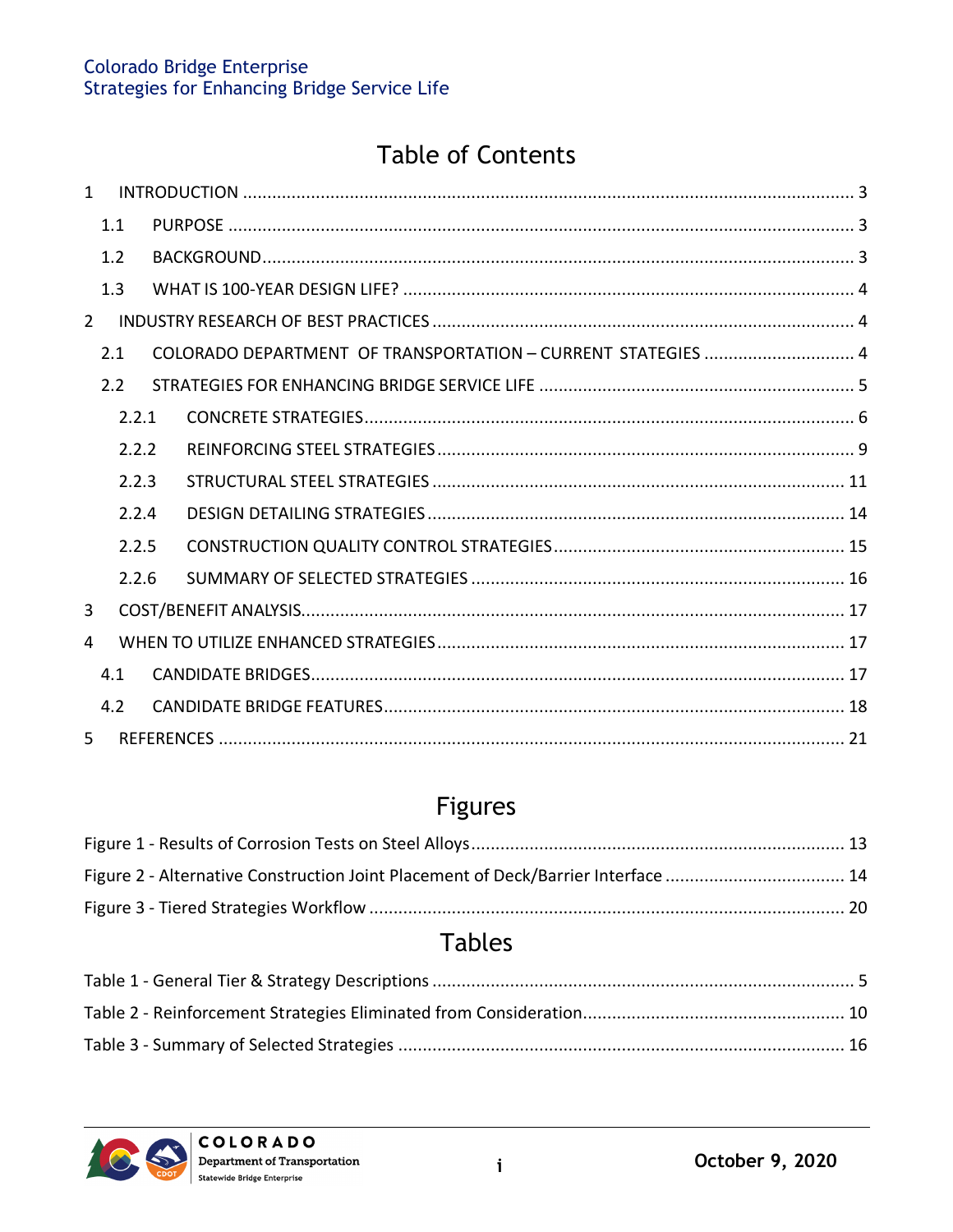# Acronyms

| <b>AASHTO</b> | American Association of State Highway Transportation Officials |
|---------------|----------------------------------------------------------------|
| <b>ABC</b>    | <b>Accelerated Bridge Construction</b>                         |
| <b>ADT</b>    | <b>Average Daily Traffic</b>                                   |
| <b>ASTM</b>   | American Society for Testing and Materials                     |
| <b>BIM</b>    | <b>Building Information Modeling</b>                           |
| <b>CBE</b>    | Colorado Bridge Enterprise                                     |
| <b>CDOT</b>   | Colorado Department of Transportation                          |
| <b>CRSI</b>   | Concrete Reinforcing Steel Institute                           |
| <b>CVN</b>    | Charpy V-Notch                                                 |
| <b>DOT</b>    | Department of Transportation                                   |
| <b>ETN</b>    | <b>Engineering Technical Note</b>                              |
| <b>FHWA</b>   | Federal Highway Administration                                 |
| <b>FRP</b>    | Fiber Reinforced Polymer                                       |
| <b>HDG</b>    | Hot-Dip Galvanization                                          |
| <b>HMA</b>    | Hot Mix Asphalt                                                |
| <b>HPS</b>    | <b>High Performance Steel</b>                                  |
| <b>HRT</b>    | <b>Highway Research and Technology</b>                         |
| <b>LMC</b>    | Latex-Modified Concrete                                        |
| <b>LRFD</b>   | Load and Resistance Factor Design                              |
| <b>MPO</b>    | Metropolitan Planning Organization                             |
| <b>PPC</b>    | Polyester Polymer Concrete                                     |
| PS&E          | Construction Plans, Specifications, and Estimate               |
| SAE           | Society of Automotive Engineers                                |
| <b>SCC</b>    | Self-Consolidating Concrete                                    |
| <b>SF</b>     | Silica Fume                                                    |
| <b>SHRP</b>   | Strategic Highway Research Program                             |
| <b>SIA</b>    | <b>Structure Inventory and Appraisal</b>                       |
| <b>SRA</b>    | Shrinkage Reducing Admixture                                   |
| <b>SSPC</b>   | Society for Protective Coatings                                |
| <b>TPR</b>    | <b>Transportation Planning Region</b>                          |
| <b>UHPC</b>   | Ultra-High-Performance Concrete                                |

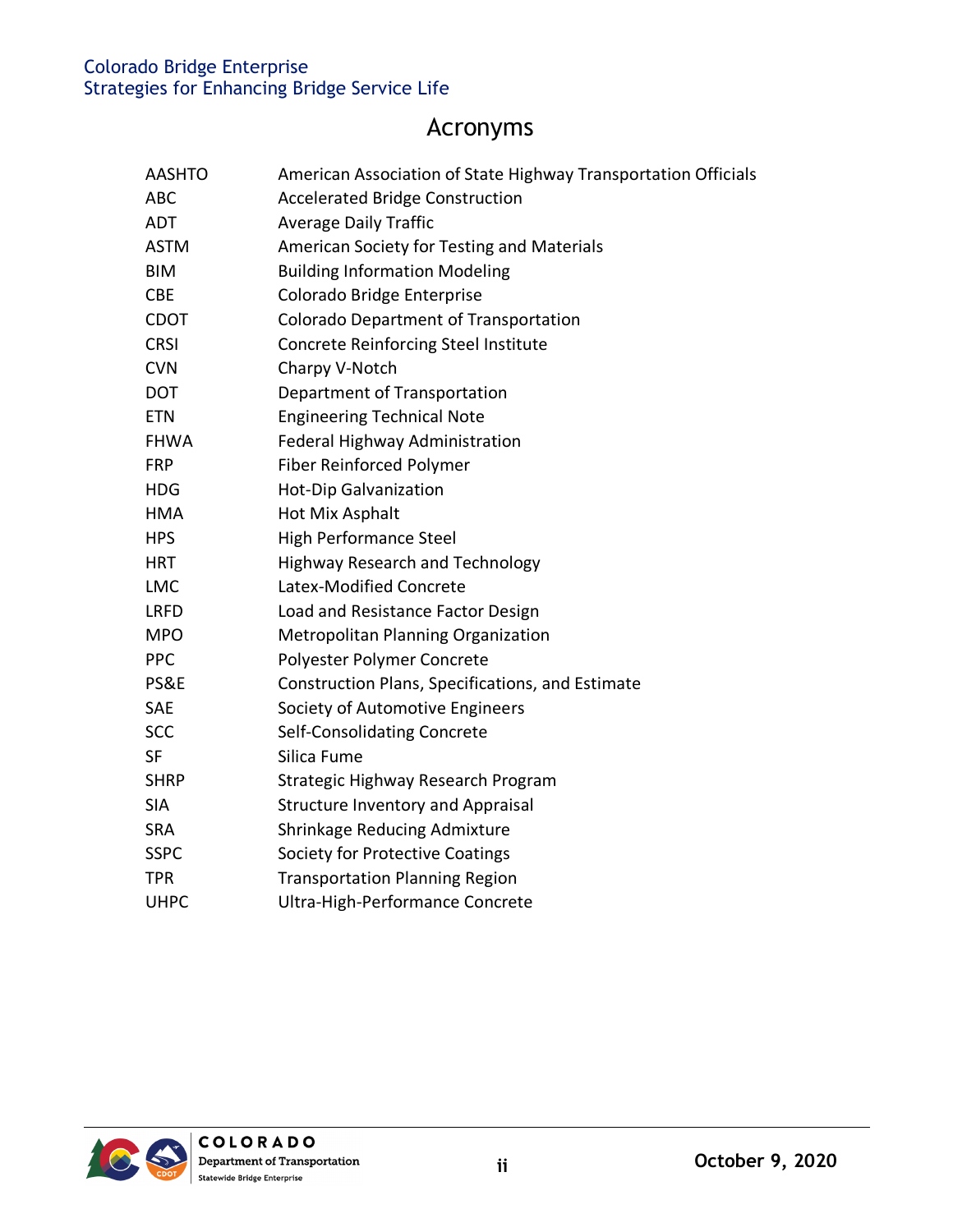# <span id="page-3-0"></span>**1 INTRODUCTION**

## <span id="page-3-1"></span>**1.1 PURPOSE**

The Colorado Bridge Enterprise (CBE) is a government business owned by the Colorado Department of Transportation (CDOT) that functions to replace and rehabilitate bridges in Colorado identified as 'Poor'. As part of its mission, the CBE is charged with bringing innovation to the practice of bridge design and construction through implementation of innovative practices. As part of this effort, CBE continues to explore the use of strategies that extend the service life of bridges that it constructs. The purpose of this document is to provide designers with a compilation of industry best practices and recommendations on when to employ the various techniques discussed herein for CBE-funded CDOT bridges.

The strategies outlined in this document are not intended to take the place of a robust bridge preventative maintenance program. The combination of strategies recommended and a programmatic approach to preventative maintenance treatments will maximize the service life of newly constructed bridges. **To maximize return on investment, CBE is requiring that a bridge-specific preventative maintenance plan or "Owner's Manual", which identifies the recommended type, timing, and cost of future preventative maintenance treatments, be submitted with the final bridge PS&E package.**  Background information on the Owner's Manual can be found in Section 3 – Cost/Benefit Analysis.

Additionally, construction oversight and proper quality control/quality assurance are significant factors in ensuring that newly constructed bridges achieve their intended service life. The strategies presented in this guideline will not offset impacts to long term structure durability resulting from substandard workmanship or materials.

#### <span id="page-3-2"></span>**1.2 BACKGROUND**

As large bridge replacement projects continue to impact CBE funding, the program is placing added emphasis on the identification of the best use of funds for future projects. One opportunity to achieve the most long-term benefit from available funding is to design and construct bridges that can provide significantly longer terms of service, balanced with higher initial costs.

CDOT's inventory of bridges is exposed to significantly differing climate conditions and traffic demands depending on their location within the state. For the purposes of this document, the following three geographic areas have been identified:

- 1) Eastern Plains characterized by rural state highways and several interstate corridors with intermittent cold and moderate deicing or anti-icing requirements.
- 2) Rocky Mountains and Front Range Characterized by rural and urban corridors with more consistent cold winter temperatures and significantly higher use of deicing or anti-icing chemicals.
- 3) Western Slope Characterized by rural state highways with significant freeze thaw cycles and moderate to heavy use of deicing or anti-icing chemicals.

These geographies are important to consider as the environmental conditions impact bridges differently and are mainly controlled by geographic location.

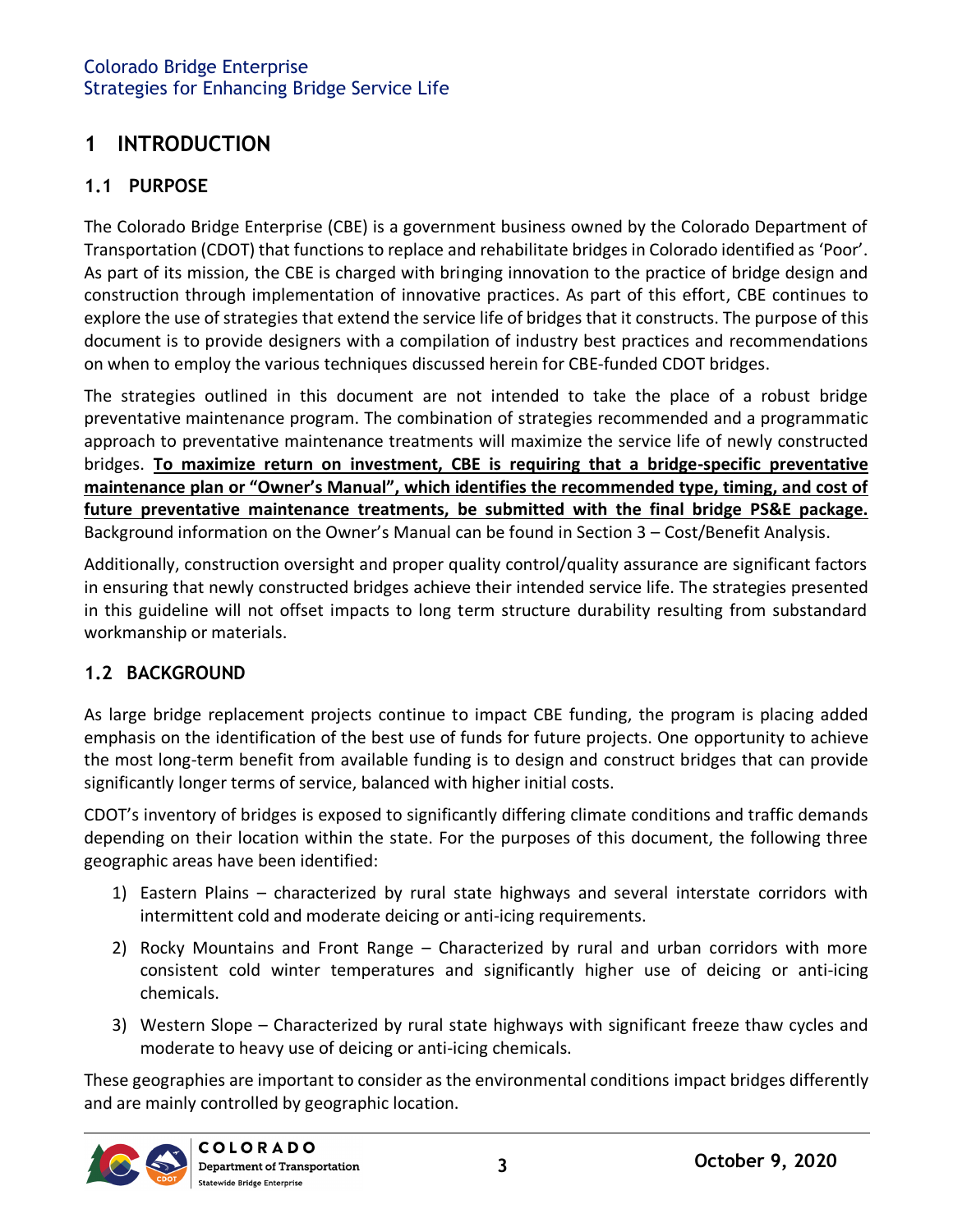An important consideration of this document is which bridge components to enhance to best achieve longer service life. With respect to CDOT bridges, deterioration can be evident in all bridge components. However, in most cases superstructure and substructure deterioration can be attributed to deck deterioration which results in leakage that exposes all bridge components to water and chlorides. Therefore, the recommendations presented in this document are intended to address newly constructed bridge decks only.

#### <span id="page-4-0"></span>**1.3 WHAT IS 100-YEAR DESIGN LIFE?**

The current AASHTO LRFD Bridge Design Specifications provide a standardized approach to bridge design and indicate a 75-year design service life is expected when the Specifications are implemented. These Specifications are applied nationwide but may not envelope the microclimates across North America and more specifically, Colorado.

For the purpose of this document, 100-year design service life is the application of selected strategies that enhance the AASTHO Specifications for the purpose of limiting bridge component deterioration so that structures have the potential to perform beyond the standard 75 years, but not less than 100 years.

# <span id="page-4-1"></span>**2 INDUSTRY RESEARCH OF BEST PRACTICES**

The publication of the *SHRP 2 Renewal Project R19A Design Guide for Bridges for Service Life* (referred to herein as *SHRP 2 Design Guide*) is referenced and identifies best practices in both material application and design details. The *SHRP 2 Design Guide* was originally prepared as a national framework to identify strategies for enhancing the design service life of a bridge. Presented herein are various strategies for enhancing bridge service life in the State of Colorado, specifically those that address deterioration associated with heavy application of deicing and anti-icing chemicals.

# <span id="page-4-2"></span>**2.1 COLORADO DEPARTMENT OF TRANSPORTATION – CURRENT STATEGIES**

CDOT routinely utilizes several strategies to mitigate and address deterioration concerns within their current design guidelines. An example is the use of integral bridge detailing. The *SHRP 2 Design Guide* identifies this as an effective strategy in addressing deterioration of superstructure and substructure elements below the deck by eliminating joints that may otherwise serve as egress points for drainage runoff laden with deicing and anti-icing chemicals. Another example is the utilization of precast deck panels; tighter design tolerances and well-controlled curing environments result in a concrete solution that may lead to better crack control. Further examples include the use of epoxy- coated reinforcement, low shrinkage concretes, weathering steel, polyester polymer concrete (PPC), and bituminous waterproofing membranes in combination with an asphalt wearing surface as a deck surface sealant.

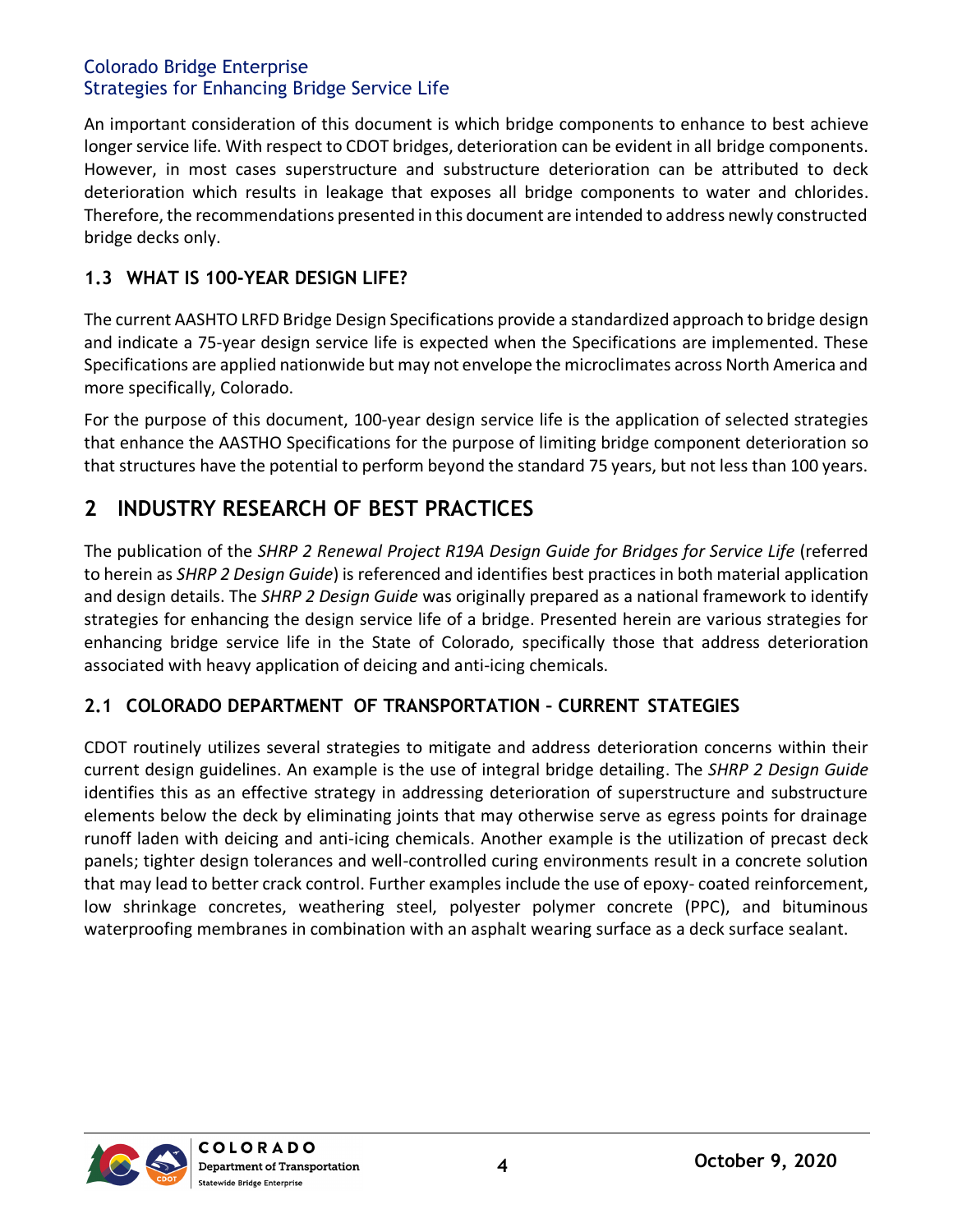## <span id="page-5-0"></span>**2.2 STRATEGIES FOR ENHANCING BRIDGE SERVICE LIFE**

CBE has compiled strategies for enhancing bridge design service life by reviewing the *SHRP 2 Design Guide* and interviewing various DOTs and private vendors. The results of this effort are presented in this document. Some strategies discussed were considered, but not recommended for implementation either due to high potential costs, high level of maintenance, or constructability concerns. Limitations and design caveats are also included, where applicable.

The *SHRP 2 Design Guide* suggests that strategies be selected to mitigate specific obstacles that contribute to deterioration and reduced bridge service life. For example, deicing and anti-icing chemicals coupled with joint leakage are a significant contributor to bridge deterioration in Colorado.

When considering the design strategies to implement, a system of tiered performance levels has been developed based on cost-benefit analysis for each of the geographic areas described in Section 1.2 - Background. The performance levels are Tier 1 through Tier 3, with Tier 1 representing typical design with the AASHTO and CDOT Standard Specifications and Tier 3 representing the most rigorous strategies with respect to added service life. Refer to Section 4.2- Candidate Bridge Features for detailed guidance on the process to determine the appropriate bridge tier summarized below in Table 1.

| Tier           | <b>General Bridge Description</b>                                                                                                                                                                                                                                                                                                    | <b>Strategy Description</b>                                             |
|----------------|--------------------------------------------------------------------------------------------------------------------------------------------------------------------------------------------------------------------------------------------------------------------------------------------------------------------------------------|-------------------------------------------------------------------------|
| 1              | Bridges located near populated areas or where population<br>growth is expected. These bridges have a higher potential to<br>require widening or replacement due to a need to<br>accommodate increased future vehicle capacity. Funding<br>sources for these bridges are more available due to their<br>proximity to populated areas. | Use standard designs<br>following FHWA, AASHTO<br>and CDOT requirements |
| $\overline{2}$ | Bridges located near remote areas or where population<br>growth is limited. These bridges have low potential to<br>require widening or replacement within the next 100 years.<br>These bridges are typically located in the eastern plains or<br>western slope areas.                                                                | Strategies deploy an<br>intermediate level of<br>protection strategies. |
| 3              | Bridges located near remote areas or where population<br>growth is limited. These bridges have low potential to<br>require widening or replacement within the next 100 years.<br>These bridges are in the mountain areas.                                                                                                            | These bridges require<br>more rigorous protection<br>strategies.        |

#### <span id="page-5-1"></span>**Table 1 - General Tier & Strategy Descriptions**

The following is a discussion of each strategy considered and their recommended tier assignment, with a comprehensive summary provided in Table 3 in Section 2.2.6 – Summary of Selected Strategies. Application of any selected strategy should be documented in the bridge Structure Selection Report as appropriate for the project.

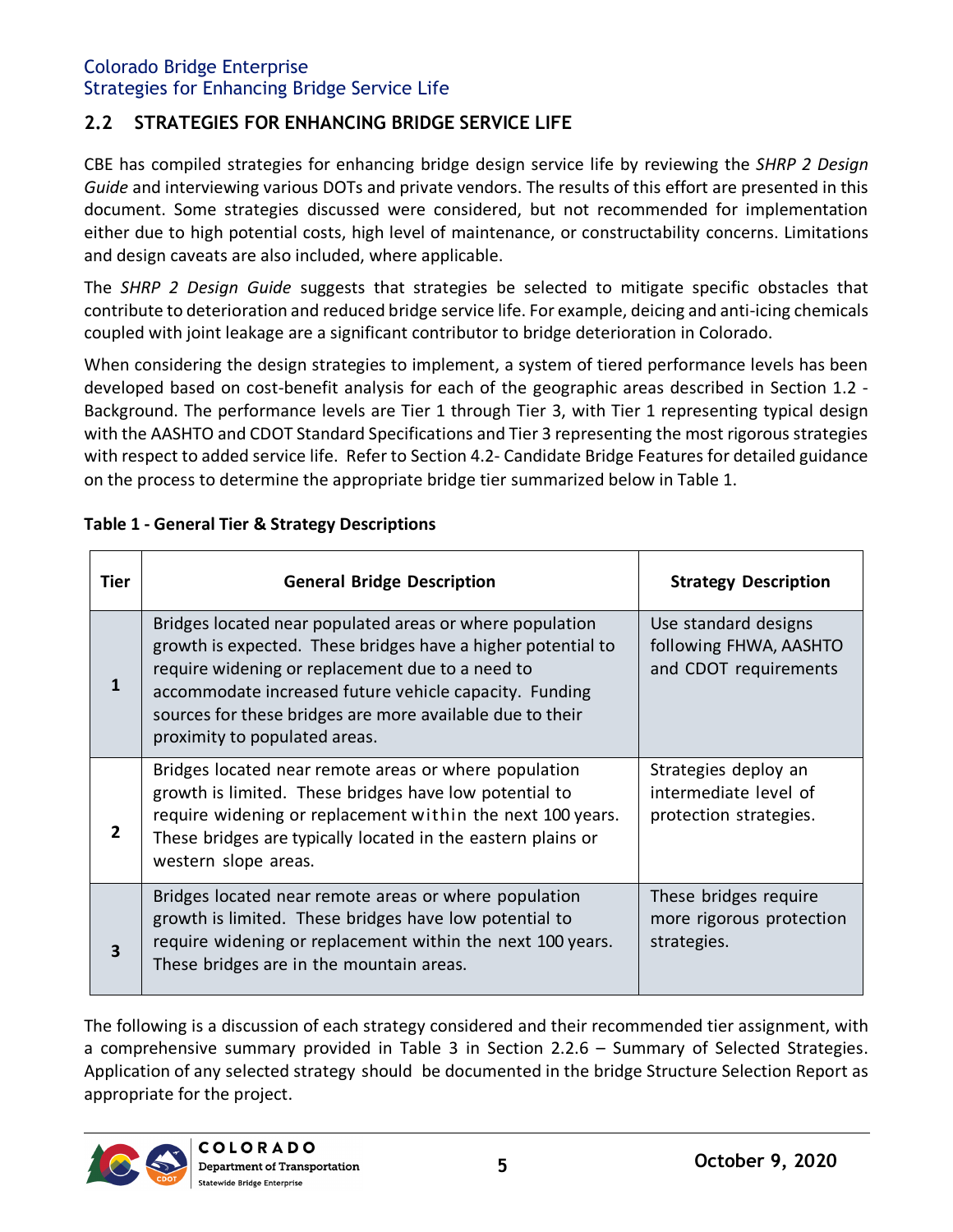# <span id="page-6-0"></span>**2.2.1 CONCRETE STRATEGIES**

# *2.2.1.1 Self-Consolidated Concrete (SCC)*

SCC improves the ability of concrete to flow through congested reinforcement with minimal segregation. It reduces the potential for aggregate segregation, voids, and bug holes in the concrete. The use of SCC is encouraged for Tier 1, 2, and 3 when appropriate. SCC is self-leveling and is not recommended for bridge deck concrete. High slump concrete (i.e., slump > 9 inches, should not be used in place of SCC. High slump concrete tends to segregate, with aggregates sinking and cement paste rising when viscosity modifying admixtures are not used. In high slump concrete applications where SCC is not used, the concrete should be designed and tested for static segregation using ASTM C1610 with maximum segregation of 10%.

# *2.2.1.2 Ultra-High-Performance Concrete (UHPC)*

CDOT has only used UHPC in a limited number of applications at the time this document was published. While durable, it is anticipated that wide use of these materials for elements such as decks, girders and substructure components would be cost prohibitive. UHPC develops a strong bond to concrete and should be considered as a complement to accelerated bridge construction (ABC) techniques for joint closures in Tier 1, 2, and 3 applications.

# *2.2.1.3 Shrinkage Reducing Admixtures (SRA)*

SRAs are effective in minimizing cracking; however, field control of air content has shown to be an issue. SRAs have a negative effect on air entrainment as they work by reducing the surface tension of water. Air entrainers work by increasing the surface tension of water. CDOT Class G concrete allows the use of SRAs; however, requiring the use of SRAs should be discouraged in all applications.

# *2.2.1.4 Corrosion Inhibiting Admixtures*

Corrosion inhibiting admixtures are used to either reduce chloride penetration in the concrete or form a protective layer over reinforcing that inhibits chloride ion intrusion. Because of the reinforcing recommendations for Tier 2 and Tier 3 applications discussed in Section 2.2.2 – Reinforcing Steel Strategies, it is anticipated that there will be little to no benefit from these concrete admixtures. Corrosion inhibitors can be utilized, however, for Tier 1 applications and in accordance with applicable ASTM specifications. Designers should exercise caution when specifying these admixtures as its use during cold weather delays concrete strength gain.

# *2.2.1.5 Macro and Micro-Fiber Reinforcement*

The distinction between micro and macro fibers is made depending on the length of the fiber. Fiber reinforcements are used to improve crack control and decrease crack widths and consist mostly of synthetic fibers added to concretes. Micro-fiber reinforcement can help reduce the plastic shrinkage cracking in concrete but offers no significant strength benefits. Macro-fiber reinforcement works as supplemental reinforcement, holding together micro-cracks caused by shrinkage, while offering the bonus of residual strength. As detailed in the CDOT Standard Specifications, CDOT Class G concrete

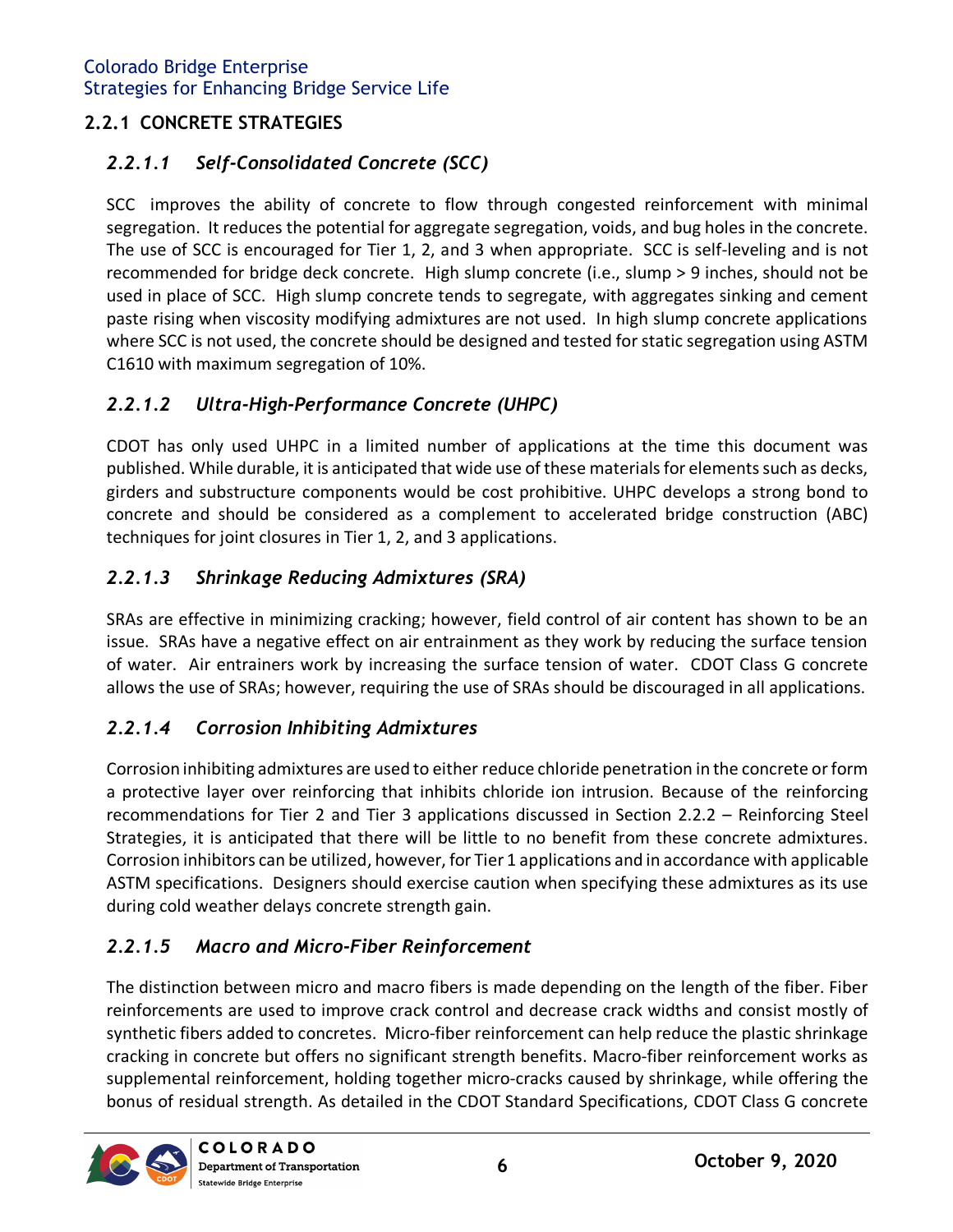requires the use of macro-fiber reinforcement, specified as polyolefin fibers at a minimum dosage of 4.0 lb./cubic yard. Use of CDOT Class G concrete should be encouraged for all tiers when appropriate.

# *2.2.1.6 Membranes and Asphalt Wearing Surface*

CDOT has significant experience with waterproofing membranes. The CDOT Standard Specifications specify a felt sheet/bituminous or hot applied elastomeric waterproofing membrane used in conjunction with a hot mixed asphalt (HMA) wearing surface. Preformed waterproofing membranes are vulnerable to defects at critical locations such as curves, expansion joints, and drains (*SHRP 2 Design Guide*). CDOT has similar experience in that defects have been found in the felt sheet joints during removal for rehabilitation. For this reason, preformed or bituminous waterproofing membranes are assigned for Tier 1 and 2 applications only, while hot-applied elastomeric waterproofing membranes are assigned for Tier 3 applications. HMA wearing surfaces require regular maintenance. The service life of the HMA can be as short as 5 years in areas with heavy truck traffic where tire chain use is routine. Although the initial cost of asphalt membranes and HMA is relatively low, the overall life cycle cost of these treatments may exceed the cost of other higher initial cost waterproofing treatments and wearing surfaces. CBE is currently engaged in a pilot project to install a spray-on elastomeric type waterproofing membrane on a new bridge. The performance of the system will be monitored and considered for inclusion as a substitute to preformed or bituminous membranes.

# *2.2.1.7 Concrete Sealers*

Application of concrete sealers on roadway surfaces has been eliminated from consideration because of their low tolerance to abrasion, specifically against snowplows, studded tires, and tire chains. These products have the greatest effect when applied to barriers, substructure elements, and other bridge components not exposed to traffic wear. The CDOT Standard Specifications include structural concrete coating that is an acrylic emulsion in water. Other types of sealants that should be considered for barrier faces include methacrylate, silanes, and siloxanes. Further, designers can also specify application of water repelling epoxy-based sealers to top of pier bent overhangs near exterior girders, as well as the top of girder seats vulnerable to unanticipated water leakage from deck joints above. Concrete sealers require frequent reapplication to be effective. This strategy is encouraged for Tier 1, 2 and 3 applications.

# *2.2.1.8 Deck Overlays*

There are several types of deck overlays available, including: latex-modified concrete (LMC), PPC, silica fume (SF) modified concrete, epoxy-polymer and other dense/high strength concrete. Each of these systems aims to provide a thin  $(\frac{1}{4}$ " to 2  $\frac{1}{2}$ ") protective layer over the bridge deck as a riding surface and moisture barrier. Typically, it is impractical to construct a full depth deck using these materials because their properties differ from structural concrete or it is cost prohibitive.

CDOT has discontinued SF modified concrete as it was extremely difficult to place. Further, the SF overlays tended to crack excessively and/or delaminate from the underlying concrete. Because the coefficient of expansion varies between concrete and epoxy, epoxy overlays have also shown a tendency to delaminate and should be avoided until the technology has improved. PPC overlays have

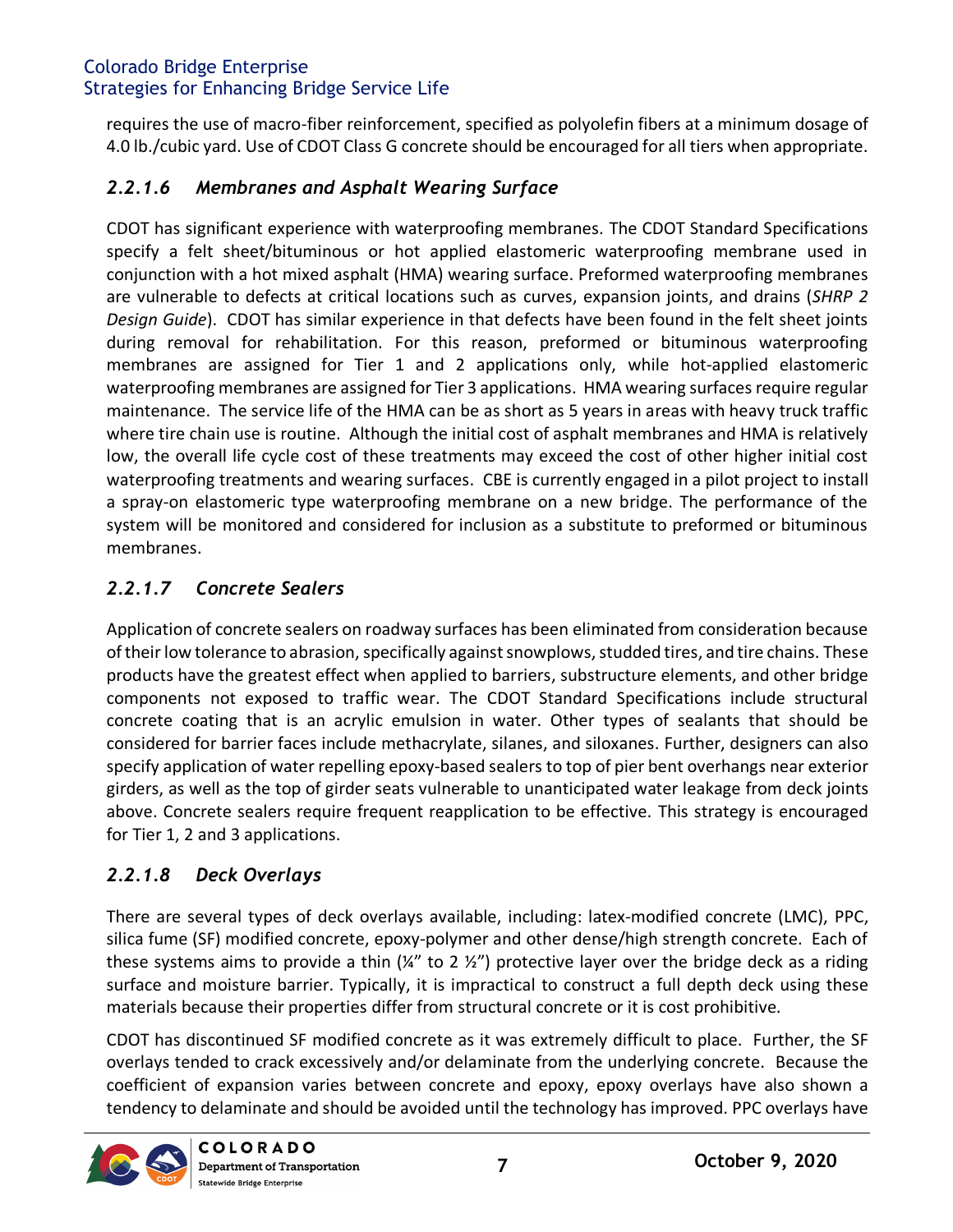shown excellent service life in Colorado and other areas with high mountain corridors such as California. CDOT is currently evaluating the performance of LMC overlays on several bridge preventative maintenance projects. Data gathered from these applications will be used to determine the viability of LMC as an alternative to membrane and overlay or PPC.

PPC is currently the preferred alternate to asphalt and waterproofing membrane. While its use is becoming more common and can provide an estimated 15 to 25 years of deck protection, initial costs of PPC as an overlay alternative remains a premium over waterproofing membrane and wearing surface combinations. Project specific discussions at preliminary design and a life-cycle cost analysis are encouraged to determine its overall benefit in new construction. Where appropriate, PPC overlays should be considered for Tier 1, 2, and 3 applications.

#### *2.2.1.9 Cathodic Protection – Galvanic Protection and Impressed Current*

CDOT has successfully used cathodic protection systems on rehabilitation projects to halt active corrosion of bridge deck reinforcing. Galvanic protection systems, specifically sacrificial anodes, are recognized as a low maintenance, cost effective solution for both reducing or stopping corrosion. Because anodes provide an estimated 5 to 15 years of corrosion protection, their use is more advantageous and economical when applied to bridge rehabilitations and widenings with active corrosion or chloride contaminated concrete. Strategies better suited to achieve a 100-year service life are encouraged in all tier applications. Impressed current systems were evaluated but are eliminated from consideration for all applications due to their high installation, maintenance, and monitoring costs. Components of these systems are also susceptible to vandalism and copper theft according to several DOTs.

#### *2.2.1.10 Precast Deck Panels*

Precast deck panels are typically considered as part of an ABC approach; however, due to higher quality control in precasting facilities, precast deck panels may potentially improve service life. To date, full depth precast deck panels have been utilized in a limited number of applications, but the practice is evolving in Colorado. Partial depth precast deck panels have been successfully used in numerous applications throughout the state. Precast deck panels should be considered for Tier 1, 2 and 3 applications with full depth precast deck panels considered when warranted due to an ABC approach.

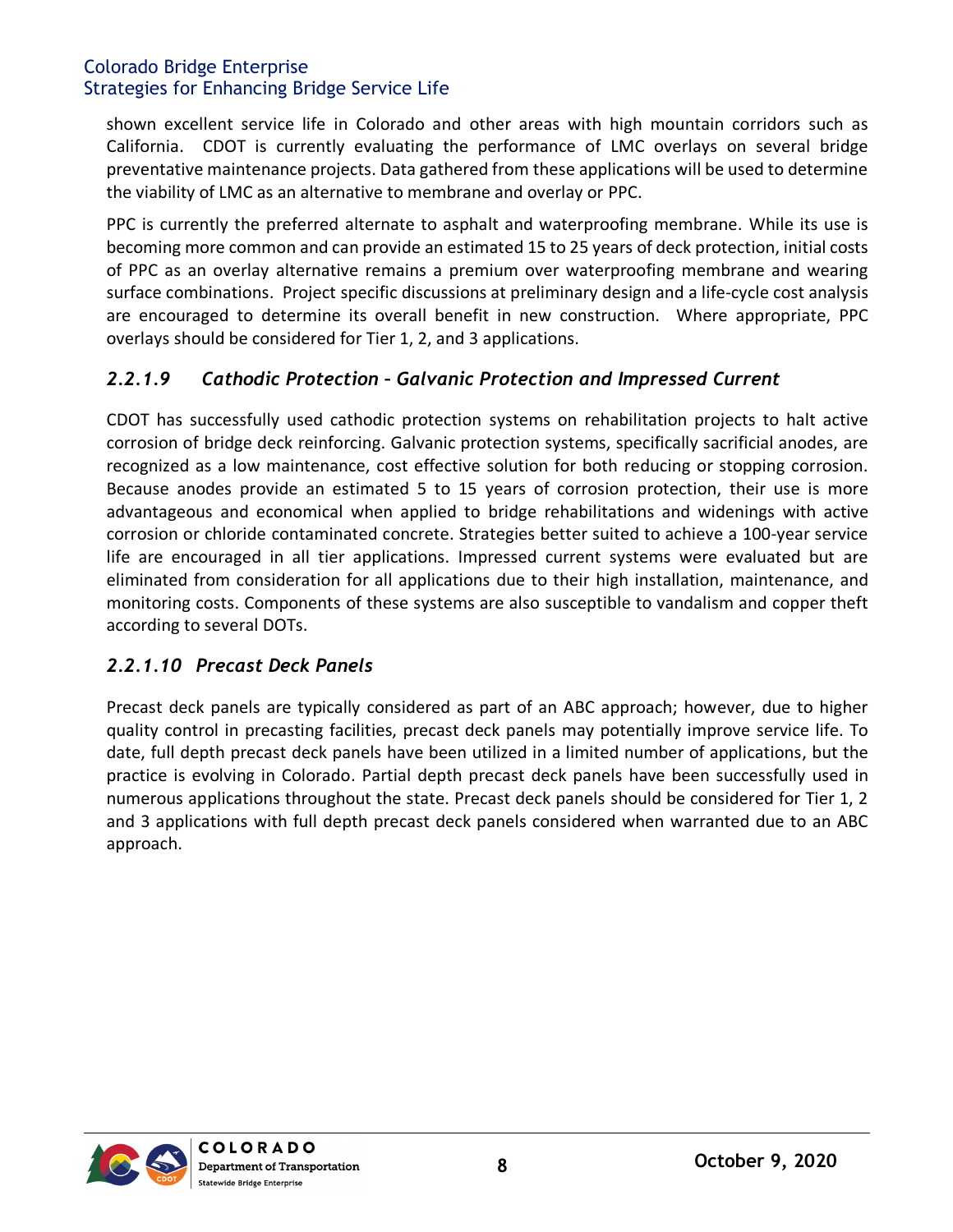## <span id="page-9-0"></span>**2.2.2 REINFORCING STEEL STRATEGIES**

# *2.2.2.1 Epoxy-Coated Steel Reinforcing*

Epoxy-coated steel is a common corrosion resistant strategy in states utilizing deicing and anti-icing chemicals. However, per the *SHRP 2 Design Guide*, "recent work and observations in the field have shown that the longevity desired (75 years and beyond) may not be achievable and therefore, other corrosion reinforcements are being considered." Additionally, epoxy- coated reinforcement naturally degrades in a moist alkaline environment within concrete (*SHRP 2 Design Guide*).

Recent CDOT experience with epoxy-coated reinforcement indicates that it is difficult to maintain free of defects at the time of installation. The defects in the epoxy coating accelerate corrosion when compared to plain reinforcing bars. For these reasons, epoxy coated reinforcement is recommended only for Tier 1 applications.

# *2.2.2.2 Low Carbon Chromium Steel Reinforcing*

Low carbon chromium steel has demonstrated corrosion rates about 4 times lower than conventional black bar reinforcing. Its superior corrosion resistance over black reinforcement and its reliability over epoxy coating makes low carbon chromium steel reinforcing a viable strategy for extending bridge service life. Other DOTs, such as Virginia DOT, have completely abandoned epoxy-coated reinforcement for low carbon chromium steel reinforcement. Low carbon chromium steel should be considered for Tier 2 applications.

# *2.2.2.3 Stainless Steel Reinforcing*

Stainless steel reinforcing has demonstrated corrosion rates about 1,500 times lower than conventional black bar reinforcing and is the most promising reinforcement alternative examined in the *SHRP 2 Design Guide* that balances initial cost with extended service life. To achieve an economical solution, CBE funded projects have used stainless steel reinforcing paired with AASHTO LRFD empirical design methodology to reduce the reinforcing quantity in bridge decks. Stainless steel reinforcement should avoid contact with black reinforcement, as other materials may initiate galvanic corrosion in stainless steel (*ETN-M-2-12, CRSI, 2012*).

Stainless steel reinforcement should be combined with enhanced concrete strategies to prevent concrete degradation relative to the reinforcement. Stainless steel reinforcing should be considered for Tier 3 applications only. AASHTO LRFD empirical design methodology should be considered in conjunction with the use of stainless steel rebar to achieve cost savings when appropriate. Approval of this design methodology will be on a case-by-case basis per the CDOT Bridge Design Manual.

# *2.2.2.4 Galvanized Reinforcing*

Hot-dip galvanized steel is widely used as a means of corrosion resistance throughout numerous industries. CDOT has historically viewed the use of hot-dip galvanizing as a strategy to protect reinforcing steel in bridge decks as problematic due to damage of the protective coating from bending, transport, or construction handling. The process and materials used in ASTM A1094, *Standard Specification for Continuous Hot-Dip Galvanized Steel Bars for Concrete Reinforcement*,

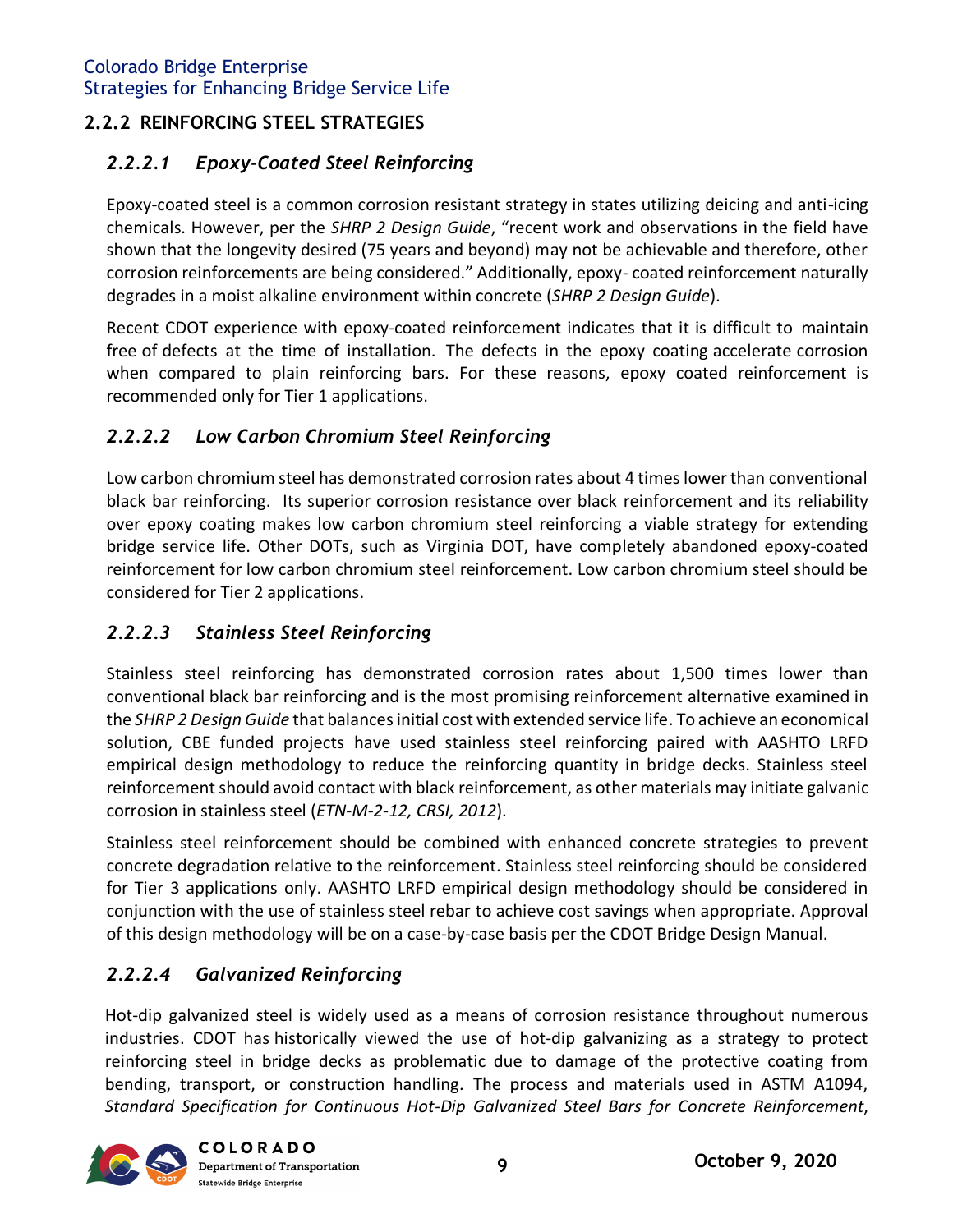minimize damage to the zinc coating due to the bending of steel reinforcement. ASTM A1094 galvanizing offers an advantage over ASTM A767 galvanizing, which is prone to be more brittle, and should be considered as a substitute for epoxy-coated rebar for Tier 1 applications.

#### *2.2.2.5 Other Strategies*

Other strategies considered, but not recommended, are provided below in Table 2.

<span id="page-10-0"></span>**Table 2 - Reinforcement Strategies Eliminated from Consideration**

| Reinforcement<br><b>Material Type</b>                       | <b>Reasons for Elimination</b>                                                                                                                                                                                                                                                      |  |
|-------------------------------------------------------------|-------------------------------------------------------------------------------------------------------------------------------------------------------------------------------------------------------------------------------------------------------------------------------------|--|
| <b>Stainless</b><br>Steel-Clad                              | While stainless steel-clad rebar is more cost effective than stainless steel, the<br>cladding is vulnerable to debonding from the bar, especially when bent, cut, or<br>handled in construction, exposing these localized areas to future corrosion.                                |  |
| Titanium                                                    | Although titanium corrodes 135 times less than conventional black bars when<br>exposed to a high salt solution, the cost of titanium reinforcement is<br>approximately 6 times higher than that of stainless steel reinforcement and not<br>cost competitive (SHRP 2 Design Guide). |  |
| Copper-Clad                                                 | Copper cladding retards cement hydration, and its effect on concrete structural<br>performance, specifically bond strength, requires additional research.                                                                                                                           |  |
| Nickel-Clad                                                 | Nickel clad reinforcement is expensive and research or case studies regarding<br>its use is scarce.                                                                                                                                                                                 |  |
| Fiber<br>Reinforced<br>Polymer (FRP)<br><b>Bridge Decks</b> | FRP bridge decks are an emerging technology. FRP's low skid resistance,<br>degradation under environmental conditions, and problematic connections to<br>crashworthy barriers eliminate its use from further consideration until further<br>research is conducted.                  |  |

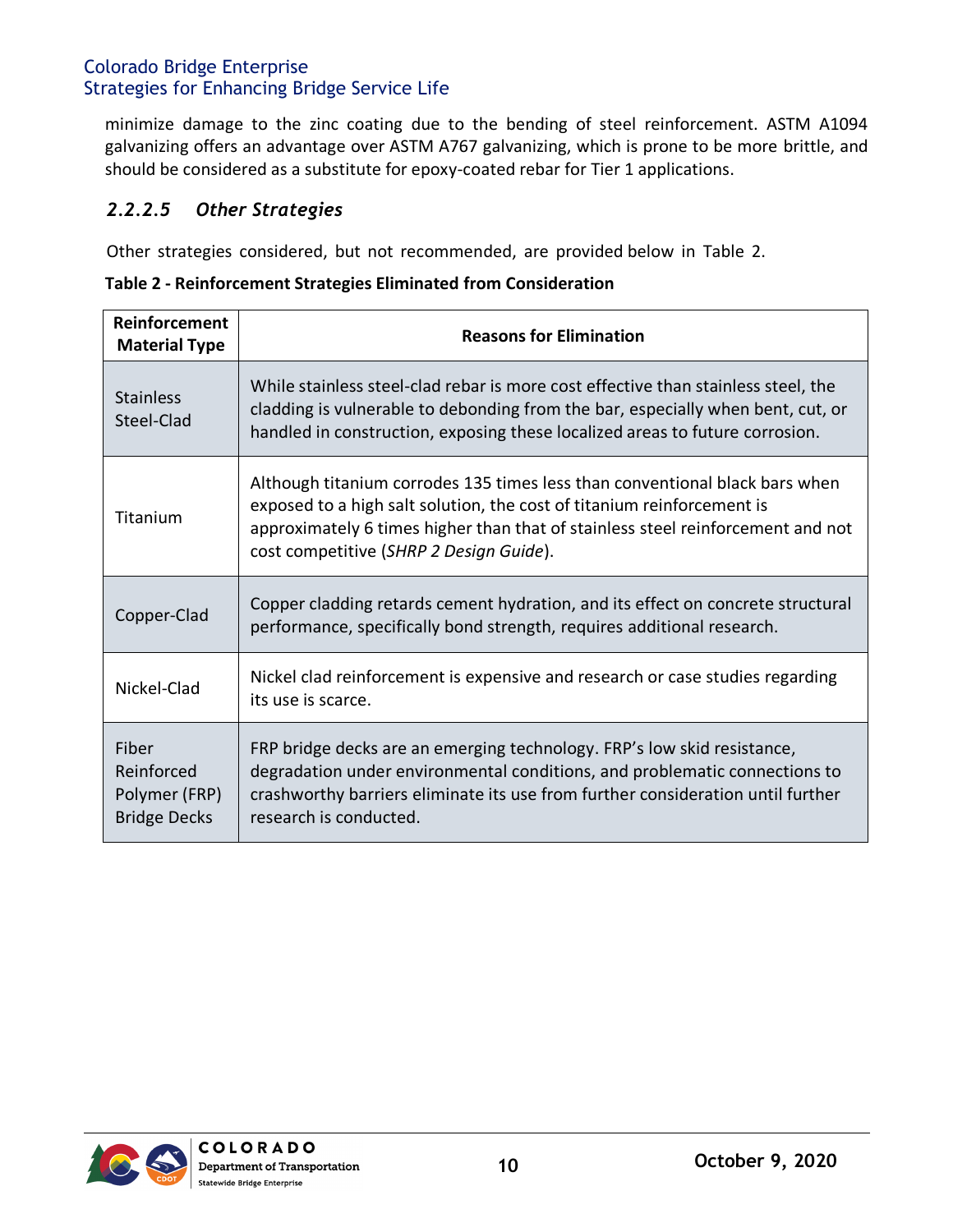## <span id="page-11-0"></span>**2.2.3 STRUCTURAL STEEL STRATEGIES**

## *2.2.3.1 Paints and Primers*

Zinc-rich primers and paints are commonly applied as a corrosion protection measure, but their use typically correlates with high life cycle cost. Paints typically require reapplication every 20 to 30 years in moist climates (*SHRP 2 Design Guide*), or about 15 to 25 years in Colorado. If repainting does not occur, significant corrosion can initiate, requiring treatment of the steel surface to ensure chlorides are removed prior to painting. Proper maintenance is critical because contaminants are considerably more difficult to remove from rusted steel. Salt concentrations on a steel surface can be measured utilizing the *SSPC-Guide 15-Field Methods for Retrieval and Analysis of Soluble Salts on Steel or Other Nonporous Substrates*.

Due to the relatively frequent maintenance associated with paints and primers, they are considered for Tier 1 applications only.

#### *2.2.3.2 Hot-Dip Galvanization (HDG)*

HDG is a system where components are dipped into a vat of molten zinc, creating a strong metallurgical bonded coating (*SHRP 2 Design Guide*). Galvanized metals have a history of high corrosion resistance. The AASHTO Specifications have minimum thickness standards when galvanizing specific steel components. Natural galvanizing leaves a bright zinc colored finish that can be painted following proper coordination with the galvanizer.

HDG is considered the most effective protection available for structural steel (*SHRP 2 Design Guide*). Due to its high corrosion resistance, HDG is considered for Tier 2 and Tier 3 applications.

#### *2.2.3.3 Metalizing*

Metalizing is a "spray on" application of galvanizing and an alternative when structural steel shapes are too large for the HDG process. Similar to HDG, metalizing is considered for Tier 2 and Tier 3 applications, when appropriate.

#### *2.2.3.4 Weathering Steel*

Weathering steel has shown considerable corrosion resistance with fairly low maintenance. The steel is available in ASTM A709 Grade 50W as well as high performance steel (HPS) grades HPS 50W, 70W and 100W. A patina develops on weathering steel when subjected to wet and dry cycles that acts as a protective layer, eliminating the need for painting in most circumstances. If properly designed and detailed, weathering steel could potentially realize bridge life cycles up to 120 years with minimal maintenance (*SHRP 2 Design Guide*).

Considerations for the use of weathering steel are as follows:

1) Weathering steel placed in a consistently moist environment (i.e., high rainfalls, high humidity, and/or persistent fog) without corresponding dry cycles will not form a protective patina and may result in advanced corrosion. Conversely, steel sheltered from moisture may also fail to develop a protective patina.

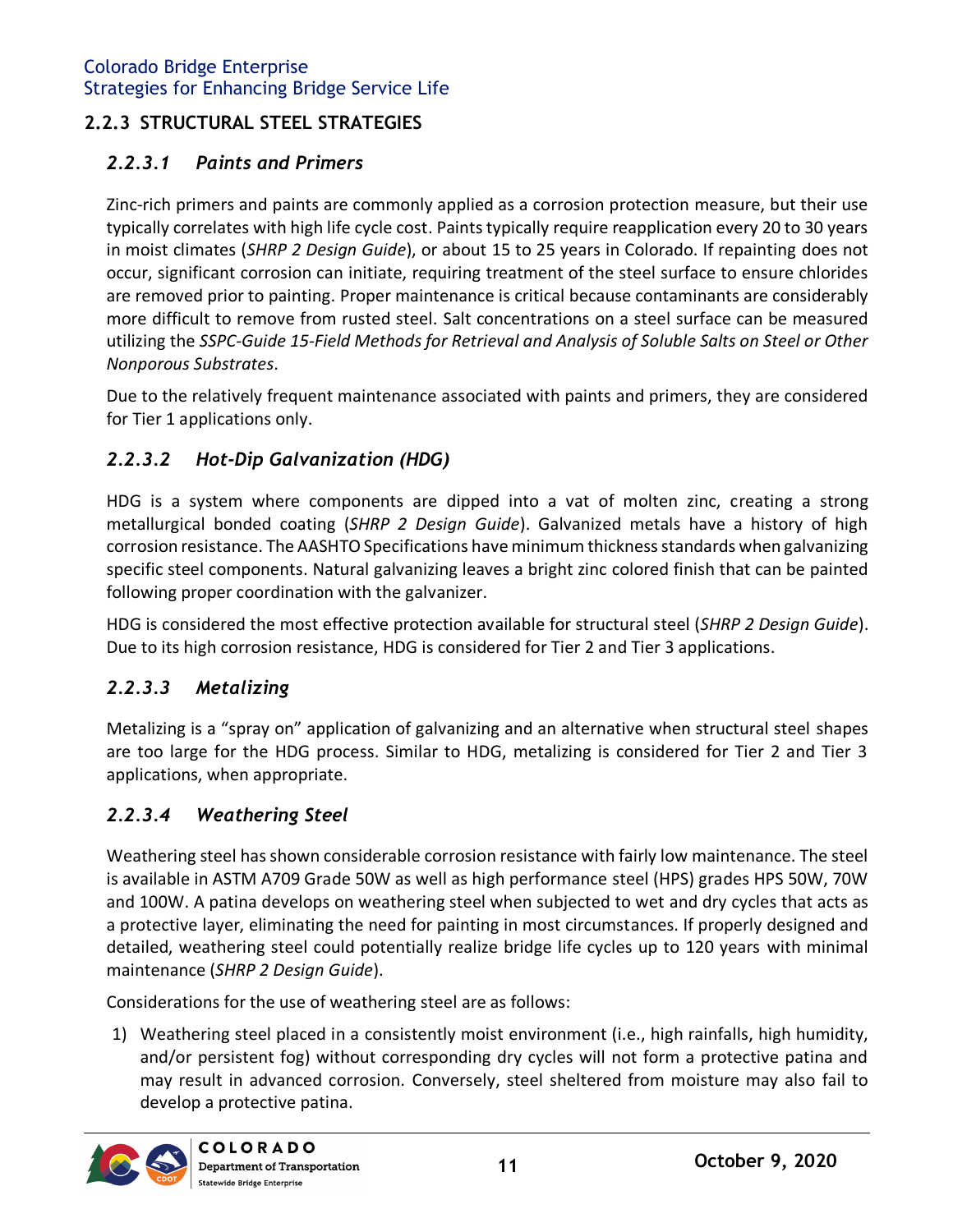2) Heavy use of deicing and anti-icing chemicals may cause issues, especially if any runoff occurs through leaking expansion joints or scuppers and drainage pipes. In cases where weathering steel is vulnerable to surface runoff, it is recommended that the weathering steel girder be painted for a length equal to 1.5 to 2 times the overall girder depth. Drip bar detailing is also recommended to prevent leakage along a girder flange and can prevent substructure deterioration and staining.

CDOT had discontinued the use of weathering steel for bridge rails. Per the *FHWA FAQ: Barrier, Terminals, Transition, Attenuators, and Bridge Railings* "bridge rails are usually close enough to the travelled way that they can be sprayed with water from passing traffic…plows can throw snow onto the rail and the abrasive action of the snow can erode the protective layer. When exposed to these environments, weathering steel never develops the 'patina' that slows corrosion as in other less aggressive environments."

Due to its potential to achieve a design service life in excess of 100 years, weathering steels, exclusive of bridge rails, are considered for Tier 1, 2, and 3 applications.

# *2.2.3.5 ASTM A709 Grade 50CR Structural Stainless Steel*

ASTM A709 Grade 50CR, formerly ASTM A1010, has been limited to coal rail cars and coal processing equipment but is gradually being implemented in bridge applications (*SHRP 2 Design Guide*). Consequently, ASTM adopted the reference ASTM A709 Grade 50CR to reflect the material's accepted and continued use as a solution to corrosion in bridge applications.

ASTM A709 Grade 50CR structural stainless steel is available in plate sizes up to 4 inches thick and can meet the strength and impact properties of AASHTO M270 Grades 50W and HPS 50W (*SHRP 2 Design Guide*). The Federal Steel Design Handbook also indicates that A709 50CR steel meets mechanical property requirements for ASTM A709 Grade 50 and Charpy V-Notch (CVN) requirements for HPS 50W. A709 50CR is weldable, but because the material is not currently included in the American Welding Society's D1.5 Bridge Welding Code, supplemental provisions are required for the manufacturer (*FHWA-IF-12-052,* November 2012).

Two structures in Oregon utilized structural stainless steel girders, one near a coastal environment. A structure in Colusa County California, constructed in 2005, also utilized a structural stainless steel superstructure. Both Oregon DOT and Colusa County DOT have indicated that their structures are performing well. A709 50CR steel has been used in Pennsylvania, Texas, Iowa, and Canada. Additionally, in 2017, Virginia DOT constructed their first stainless steel plate girder bridge and documented the material fabrication, construction process, cost analyses, and design guidance for implementation in future bridge projects in their study *Virginia's First Corrosion Resistant ASTM A1010 Steel Plate Girder Bridge (FHWA/VTRC 20-R10,* November 2019). At the time of publication, Virginia DOT was preparing to construct or rehabilitate additional bridges utilizing A709 50CR steel.

The initial cost of structural stainless steel may be more than twice the initial cost of conventional carbon or weathering steel (*FHWA-HRT-11-061,* July 2011). A more recent estimate by Virginia DOT in their publication *FHWA/VTRC 20-R10* indicates that the premium to use A709 50CR steel in lieu of galvanized weathering steel was 60%. Because stainless steel in bridge applications is underutilized,

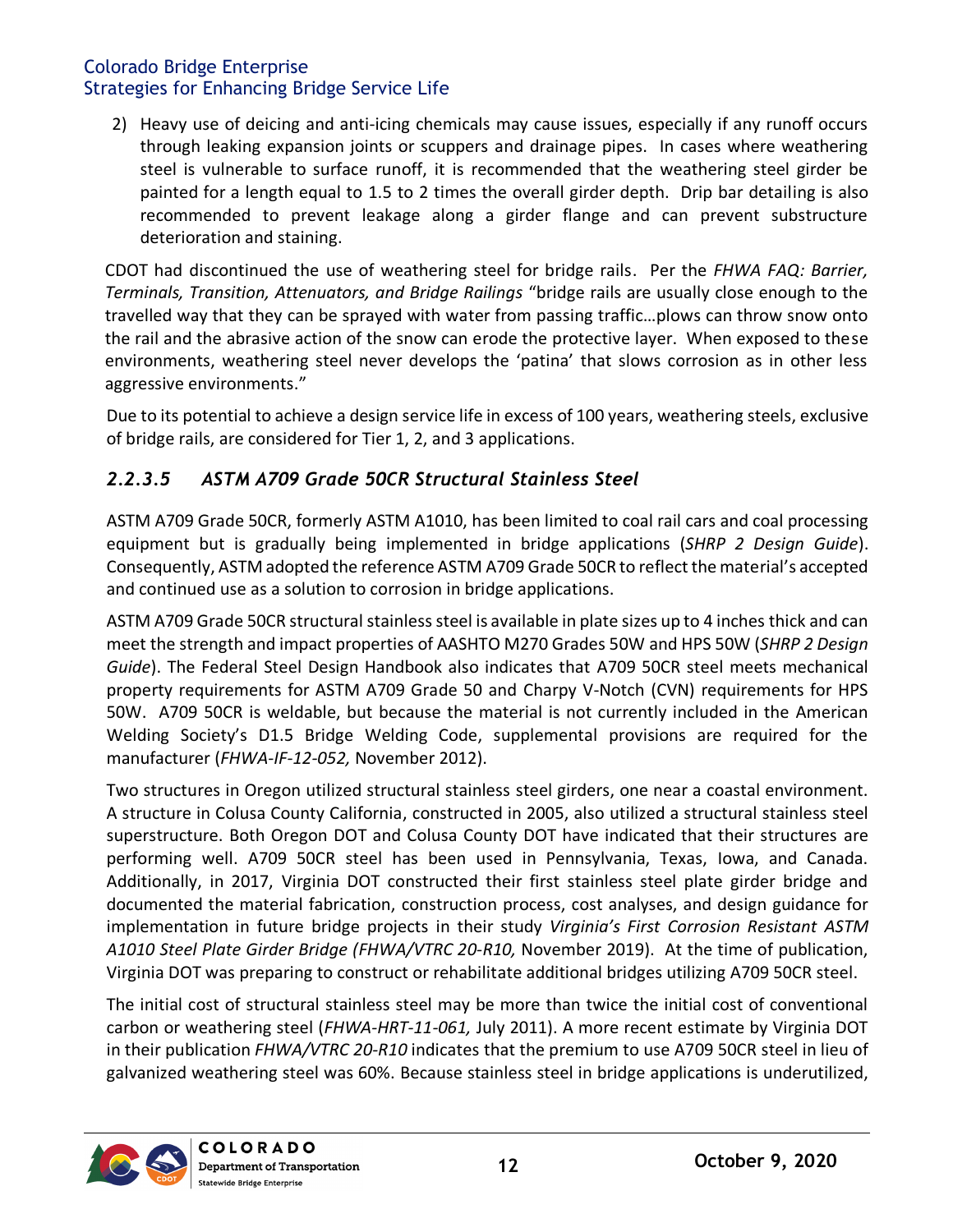<span id="page-13-0"></span>fabricators and welders unfamiliar with the material require special provisions and supplemental testing that make the material cost unpredictable.

ASTM A709 Grade 50CR structural stainless steel performs well in corrosive chloride environments and the material outperforms ASTM A588 weathering steel. Presented below in Figure 1 are results from NaCl cyclic tests (SAE J2334 Cyclic Corrosion Tests) performed on various alloys, including ASTM A588 and 50CR (ASTM 1010) steels *from FHWA-HRT-11-061 - Improved Corrosion Resistant Steel for Highway Bridge Construction.*



#### **Figure 1 - Results of Corrosion Tests on Steel Alloys**

#### (Source: *FHWA-HRT-11-061 Improved Corrosion Resistant Steel for Highway Bridge Construction*)

It should be noted that of alloys considered other than ASTM A588 in this test, only the A709 50CR alloy satisfied the CVN test (*FHWA HRT-11-061*, July 2011). Structural stainless steel should not be placed in contact with carbon steel, zinc, or aluminum as these materials may initiate galvanic corrosion in stainless steel (*SHRP 2 Design Guide*). ASTM A709 Grade 50CR steel is considered for Tier 3 applications only.

# *2.2.3.6 Nanoparticle Coating Systems*

As noted in the *SHRP 2 Design Guide*, there is continued research on steel coating systems that provide superior corrosion protection such as nanoparticle technology. While no system is currently available for inclusion in the tiered strategy system, nanoparticles are mentioned as a place holder for future discussion and should be further evaluated when its usage is further advanced in the bridge industry.

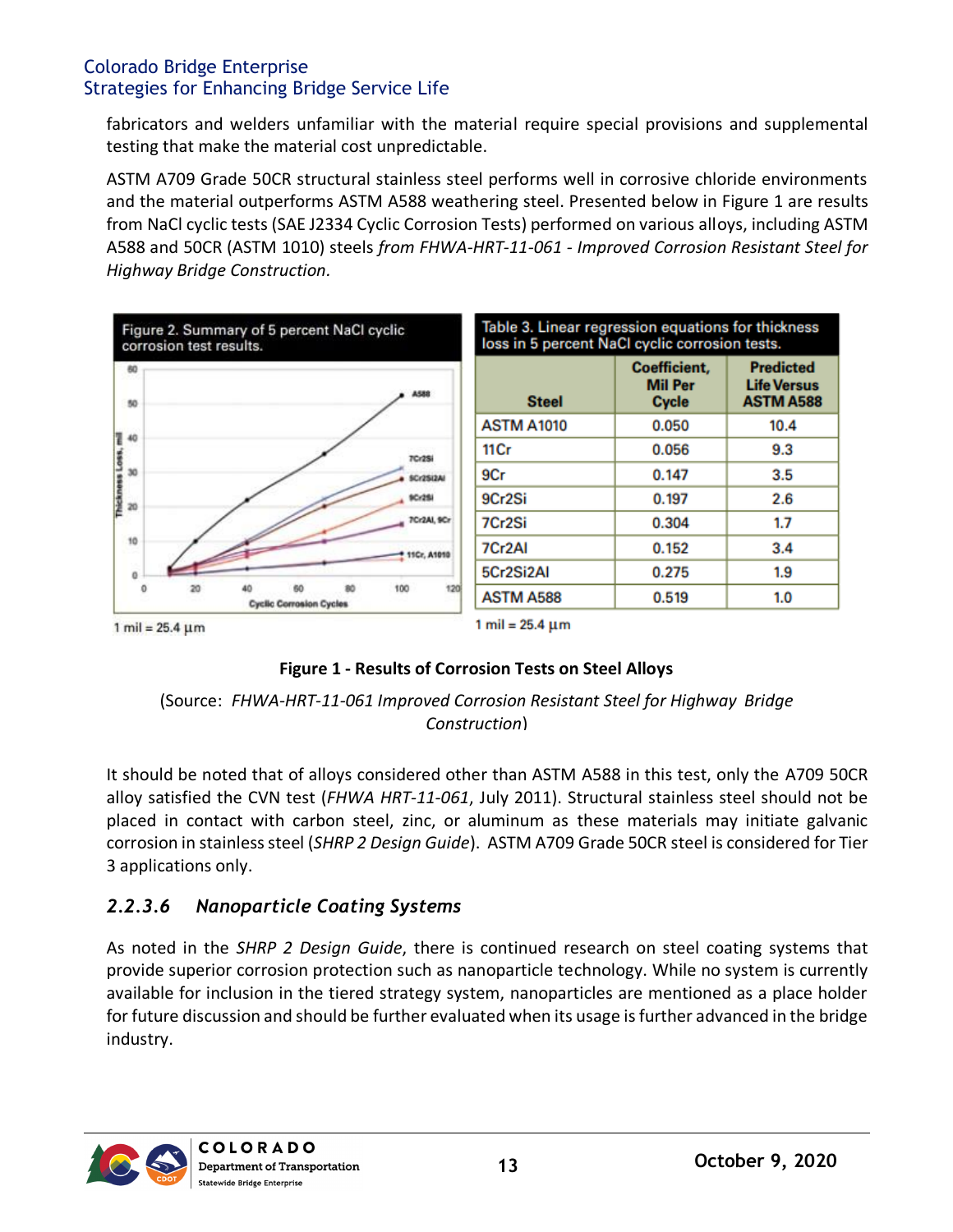# <span id="page-14-1"></span><span id="page-14-0"></span>**2.2.4 DESIGN DETAILING STRATEGIES**

Alternative design detail strategies discussed in this section may have insignificant cost impacts but may be implemented to enhance bridge service life.

# *2.2.4.1 Strategic Construction Joint Placement*

The *SHRP 2 Design Guide* indicates that bridge decks would likely perform better if construction joints were eliminated or placed strategically away from chemical-laden drainage runoff.

One strategy relocates the barrier construction joint above the deck surface to provide a monolithic concrete pour where there is potential for collection of drainage runoff. A sample detail is shown below in Figure 2. Due to the relative low cost of this strategy, it is considered for all tier applications. As an alternative, a vertical neoprene water stopper can be installed with 3-inch projection from the deck. Corrosion resistant reinforcing or fiber reinforcing can also be used at barrier facia to prevent curb spalling as deemed appropriate.



**Figure 2 - Alternative Construction Joint Placement of Deck/Barrier Interface**

(Source: *SHRP 2 Renewal Project R19A Design Guide for Service Life*)

# *2.2.4.2 Jointless Bridge Design*

A low-cost strategy that reduces superstructure and substructure exposure to chloride infiltration and freeze/thaw damage includes eliminating deck joints. This requires that foundations be flexible enough to accommodate movement from horizontal loads. Due to the significant benefit of jointless bridge design, this strategy should be considered for all tier strategies.

# *2.2.4.3 Post-Tensioning Deck Slabs*

Post-tensioning deck slabs is a technique that increases the deck cracking resistance by placing the slab into compression. However, post-tensioning adds hardware and may increase long term maintenance requirements. If a loss of stressing occurs due to failure of tensioning rods, strands or anchorage devices, the slab is vulnerable to cracking and accelerated deterioration. Because the longevity of this strategy is uncertain, it should be applied in Tier 2 applications only. Detailing should be such that post-tension systems are protected from corrosion, and design should be completed so that post-tension forces are not the primary live load resisting components of the deck.

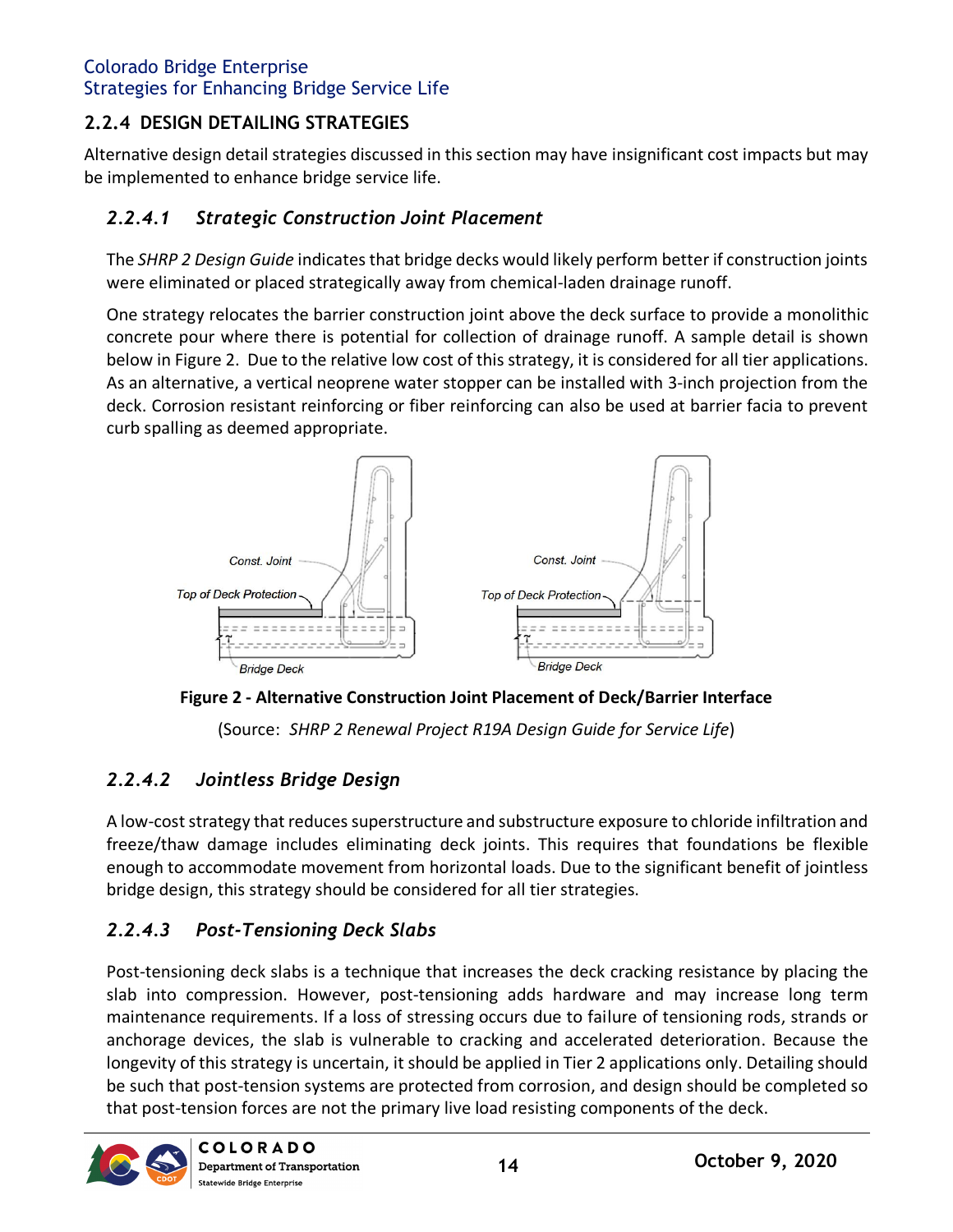#### *2.2.4.4 Bridge Layout: Reduce Skew and Span Balance*

Bridges with high skew angles exhibit higher shear stresses in the acute corners of the superstructure than bridges with reduced skew supports. These stresses may cause premature expansion joint and bearing failure, abutment cracking, and fatigue damage in steel girders. Where possible, designers are encouraged to reduce or eliminate the skews of structures in all tier applications. To further reduce undesirable stresses in the superstructure, designers are also encouraged to proportion end spans to interior spans, as site constraints allow, such that negative and positive moments are well balanced.

## <span id="page-15-0"></span>**2.2.5 CONSTRUCTION QUALITY CONTROL STRATEGIES**

The CDOT Standard Specifications, supplemented with current special provisions, provide a basis for construction tolerances that complement the AASHTO Standard Specifications for providing a 75-year design service life. Construction tolerances and inspection requirements can be enhanced to provide additional quality of a final bridge product.

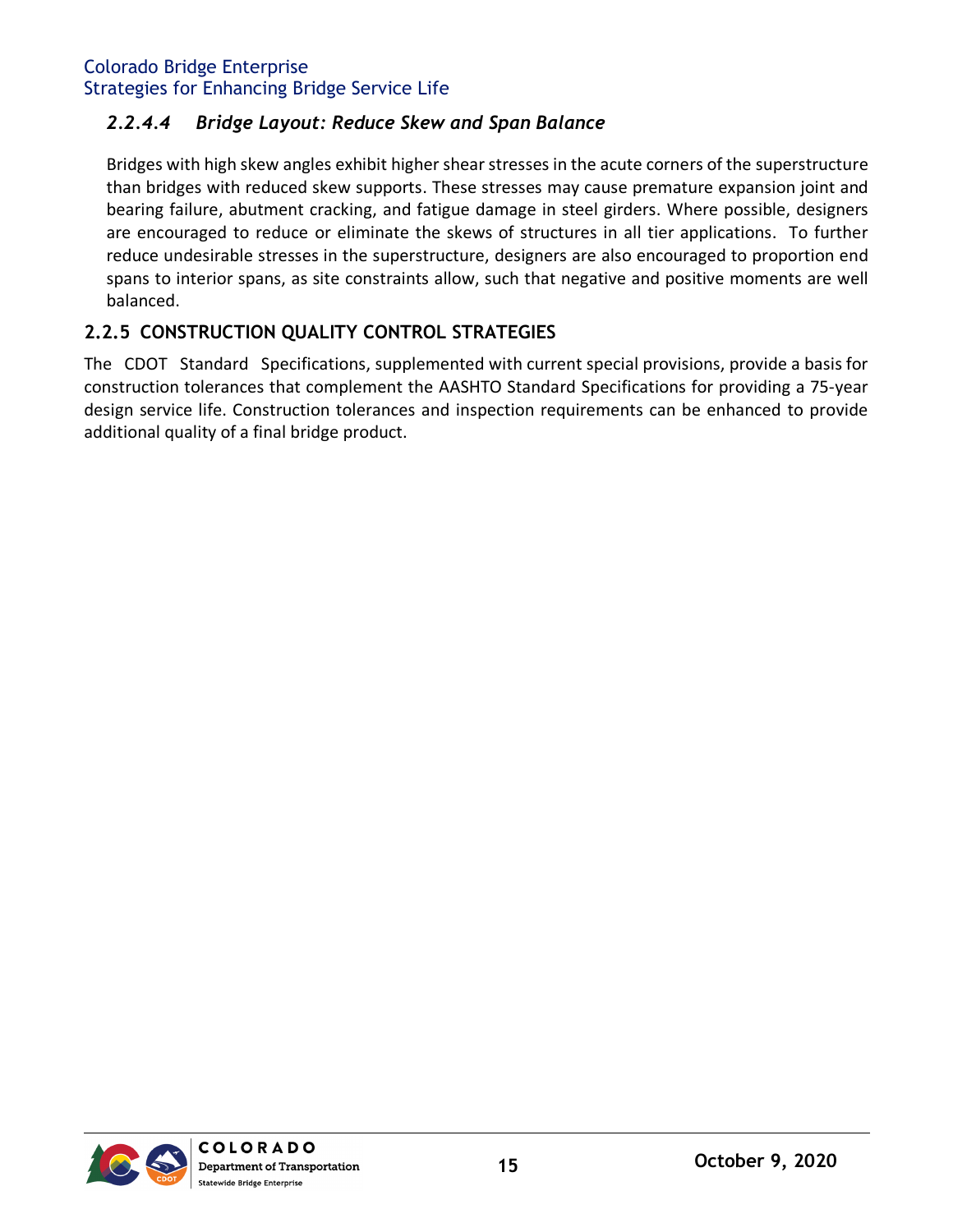# <span id="page-16-0"></span>**2.2.6 SUMMARY OF SELECTED STRATEGIES**

It is recognized that combinations of strategies presented in Table 3 may complement each other while other combinations provide redundancy beyond what is required to achieve the desired 100-year design service life. Selection of a tiered grouping is intended to give designers opportunities to use combinations of strategies, while some strategies can be eliminated. **Designer discretion is required to select the appropriate strategies or combination of strategies based on project-specific considerations.**

#### <span id="page-16-1"></span>**Table 3 - Summary of Selected Strategies**



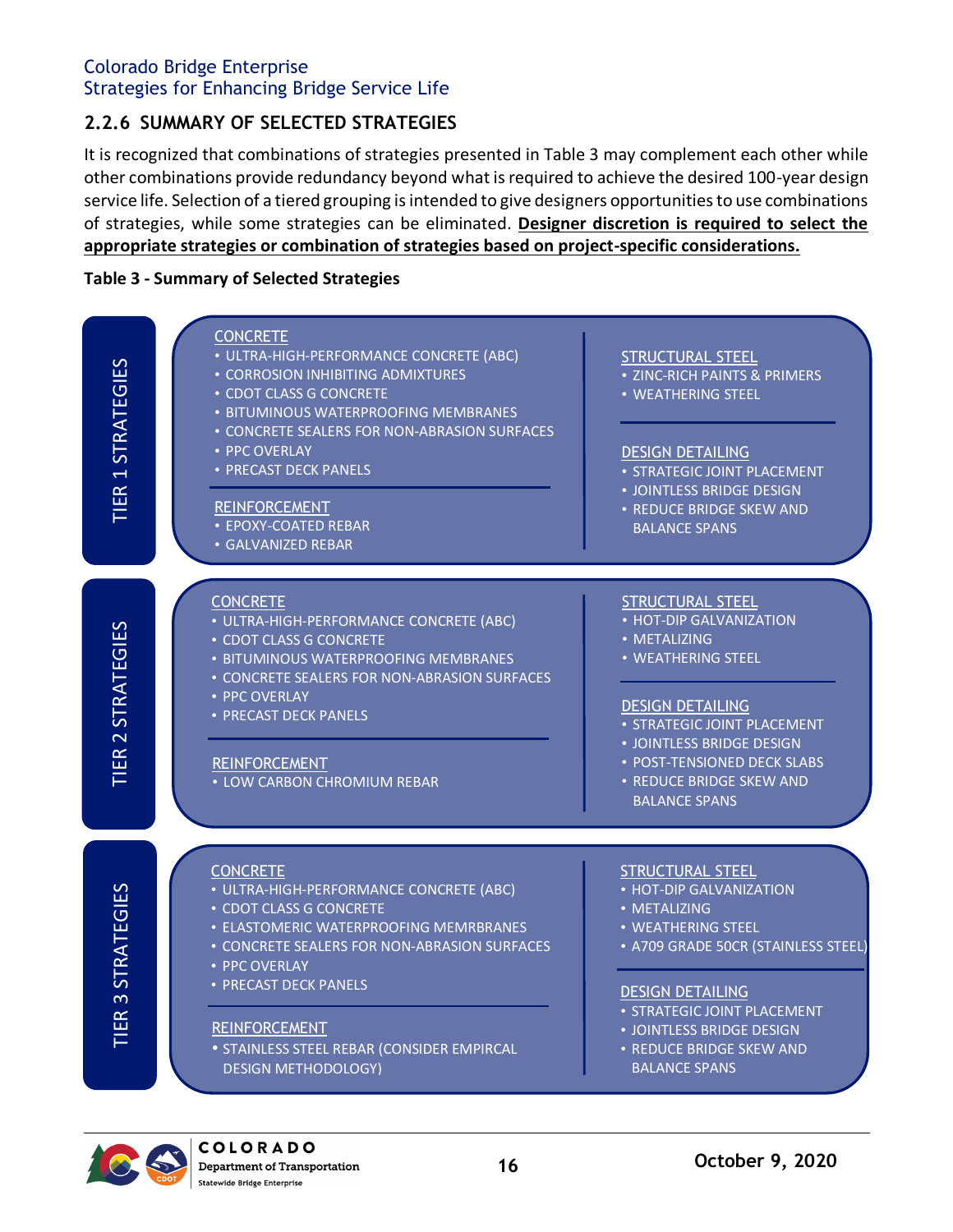# <span id="page-17-0"></span>3 **COST/BENEFIT ANALYSIS**

The *SHRP 2 Design Guide* identifies that a life cycle cost analysis is key in providing a more comprehensive selection process. While focus is often placed at selecting the lowest initial cost, higher maintenance costs may lead to performance issues and budget constraints may lead to "worst first" methodologies ultimately leading to a bridge structure's reduced design service life. Life cycle cost analyses factor in initial costs as well as anticipated maintenance costs throughout the design life of a bridge to identify the most cost-effective solution.

It was recognized that performing a life cycle cost analysis of strategies during the development of these guidelines may have the negative effect of prematurely eliminating strategies from future consideration, leading to an overly prescriptive approach. CBE intends to keep several life extending strategies open for consideration in each tier. Furthermore, it was recognized that due to constant market changes, initial costs of strategies will change over time. The best way to ensure valid results of a life-cycle cost analysis is to perform the analysis at the time of design. As a result, designers of CBE bridges are expected to proceed with a life-cycle cost analysis of strategies outlined in Table 3. Selection and implementation of strategies should be based on the optimal cost-effective solution.

The *SHRP 2 Design Guide* recommends that every new bridge design be supplemented with an "Owner's Manual." Within each "Owner's Manual", the design strategies and anticipated maintenance activities (including their respective costs in the life cycle cost analysis) are identified so that bridge inspection personnel can be more intensely focused on bridge elements as certain anticipated rehabilitation and/or repair milestones approach. Identifying maintenance issues earlier and allocating budgets with the aid of a life cycle cost analysis will be crucial in enhancing the service life of a bridge structure even further than selection of materials and design detailing alone.

In addition to an "Owner's Manual", tools such as Building Information Modeling (BIM) could be incorporated to map out the location of key design features or utilities. BIM may assist in rehabilitation and repair efforts. For example, BIM may better identify locations of saw cutting and removal activities to otherwise avoid incurring additional costs due to unforeseen structural or utility conflicts that were not properly identified in an as-built set.

# <span id="page-17-1"></span>4 **WHEN TO UTILIZE ENHANCED STRATEGIES**

# <span id="page-17-2"></span>4.1 **CANDIDATE BRIDGES**

When identifying bridge enhancement alternatives for selection and recommendation, a life cycle cost analysis is insufficient as a standalone selection tool. It is equally important to recognize that some bridge structures may not justify higher initial costs if they have the potential to be widened, modified, or even replaced due to factors such as increased traffic demand. To avoid potential throwaway costs, designers should therefore consider and investigate thoroughly additional factors when selecting the best bridge enhancement strategies.

For example, a structure that has potential for future widening may be eligible for a deck rehabilitation. Rather than incurring a high initial bridge cost that reduces the overall life cycle cost, the deck widening, and concurrent deck rehabilitation, could be performed in lieu of costly bridge elements the future widening may impact or remove. A new life cycle cost could identify benefits of incorporating enhanced

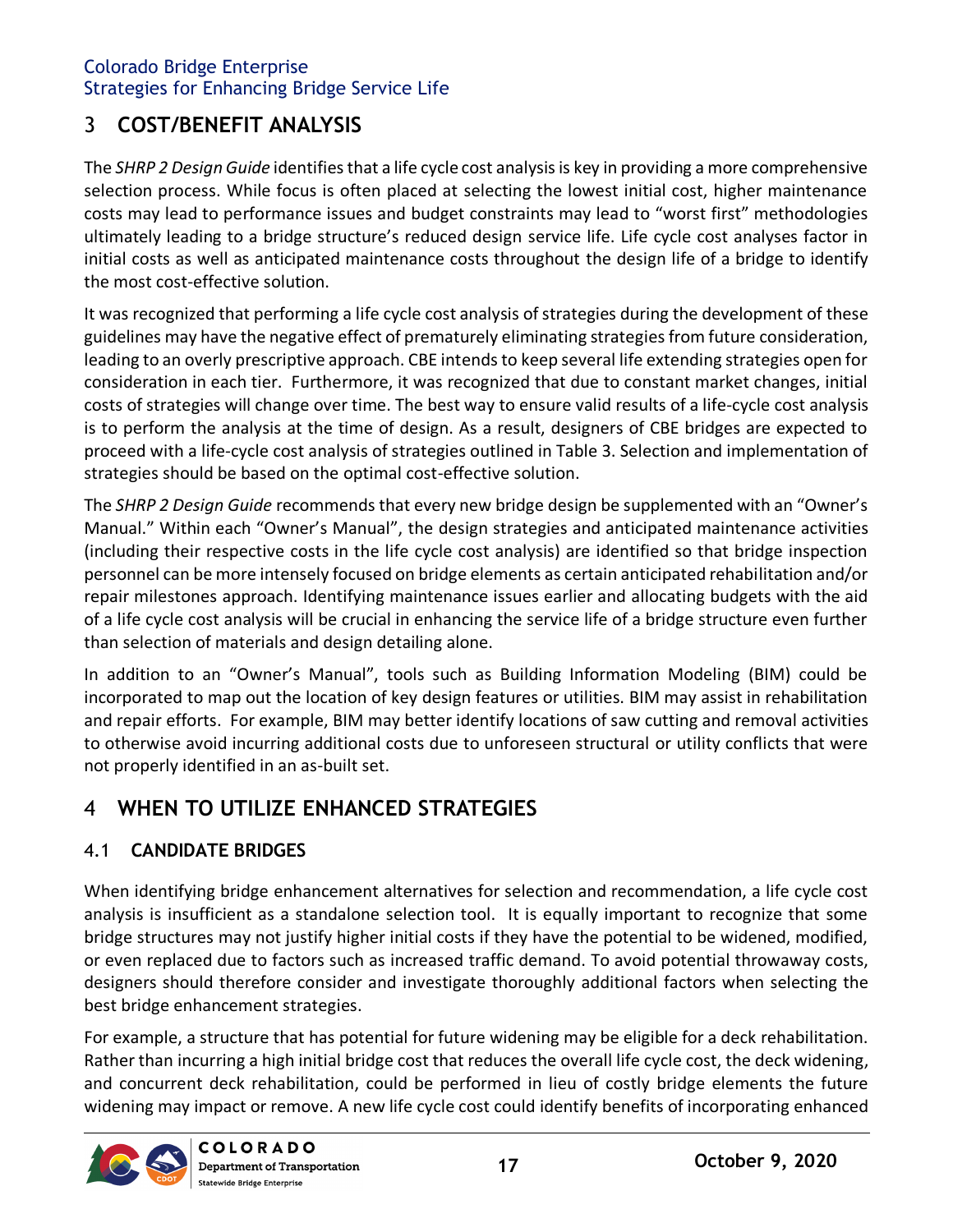features in the deck rehabilitation if it could be demonstrated that the potential for future structure modification or removal remained low.

Accordingly, bridge structures located near metropolitan centers or areas of anticipated population growth may be poor candidates for high initial cost bridge enhancements. Conversely, bridge structures in remote locales with minimal population growth or difficult construction access may be eligible for higher initial costs and lower overall life cycle costs since the potential for future bridge modifications or replacement is minimal. Discussed below are candidate features used to determine eligibility for bridge service life enhancements.

## <span id="page-18-0"></span>4.2 **CANDIDATE BRIDGE FEATURES**

Candidate features for consideration when including strategies that enhance bridge service life include proximity of the bridge structure to an area of high population or high projected population growth; assessing present versus future average daily traffic (ADT) volumes; and geographic location. In determining the applicable tier assignment, designers should complete the following steps.

#### *Step 1: Proximity to Population or Projected Growth*

Determine bridge location with respect to Metropolitan Planning Organizations (MPO) or Transportation Planning Regions (TPR) based on the maps available from the following CDOT websites:

#### <https://dtdapps.coloradodot.info/staticdata/Downloads/StatewideMaps/MPO.pdf>

<https://dtdapps.coloradodot.info/staticdata/Downloads/StatewideMaps/TPR.pdf>

- Bridges located within an MPO boundary are candidates for Tier 1 strategies only.
- Bridges located within TRP boundaries are candidates for Tier 2 and Tier 3 strategies, subject to other criteria.

#### *Step 2: Current ADT*

Determine the ADT for the current inspection year (refer to CDOT SIA report Item 29 or <https://dtdapps.coloradodot.info/otis/HighwayData#/ui/0/2> for current traffic data)

- ADT lower than 600: proceed to *Step 5*
- ADT from 601 to 1400: proceed to *Step 3*
- ADT greater than 1401: use Tier 1 strategies

#### *Step 3: Future ADT*

Determine the ADT at 20 years from current inspection year (refer to CDOT SIA report Item 114 or <https://dtdapps.coloradodot.info/otis/HighwayData#/ui/0/2> for projected traffic data).

#### *Step 4: Divide current ADT by Future ADT*

- Current ADT / Future ADT > 0.75: proceed to *Step 5*
- Current ADT / Future ADT < 0.75: use Tier 1 strategies

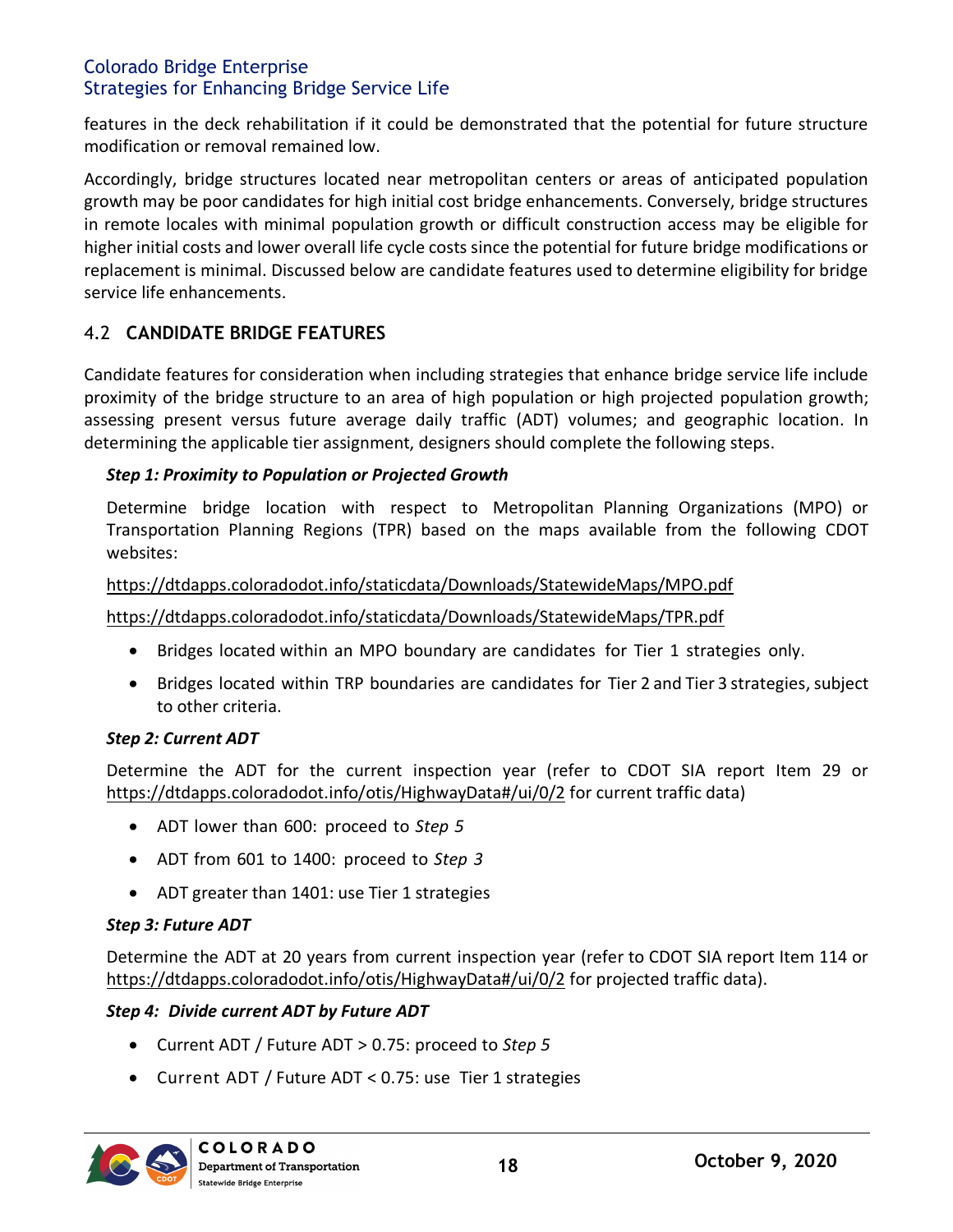#### *Step 5: Geographic Location*

Determine bridge location within the geographical limits defined below:

- Bridges within the Mountains or Front Range are candidates for Tier 3 strategies
- Bridges located within the Eastern Plains or Western Slope are candidates for Tier 2 strategies

Figure 3 below illustrates the tiered workflow.

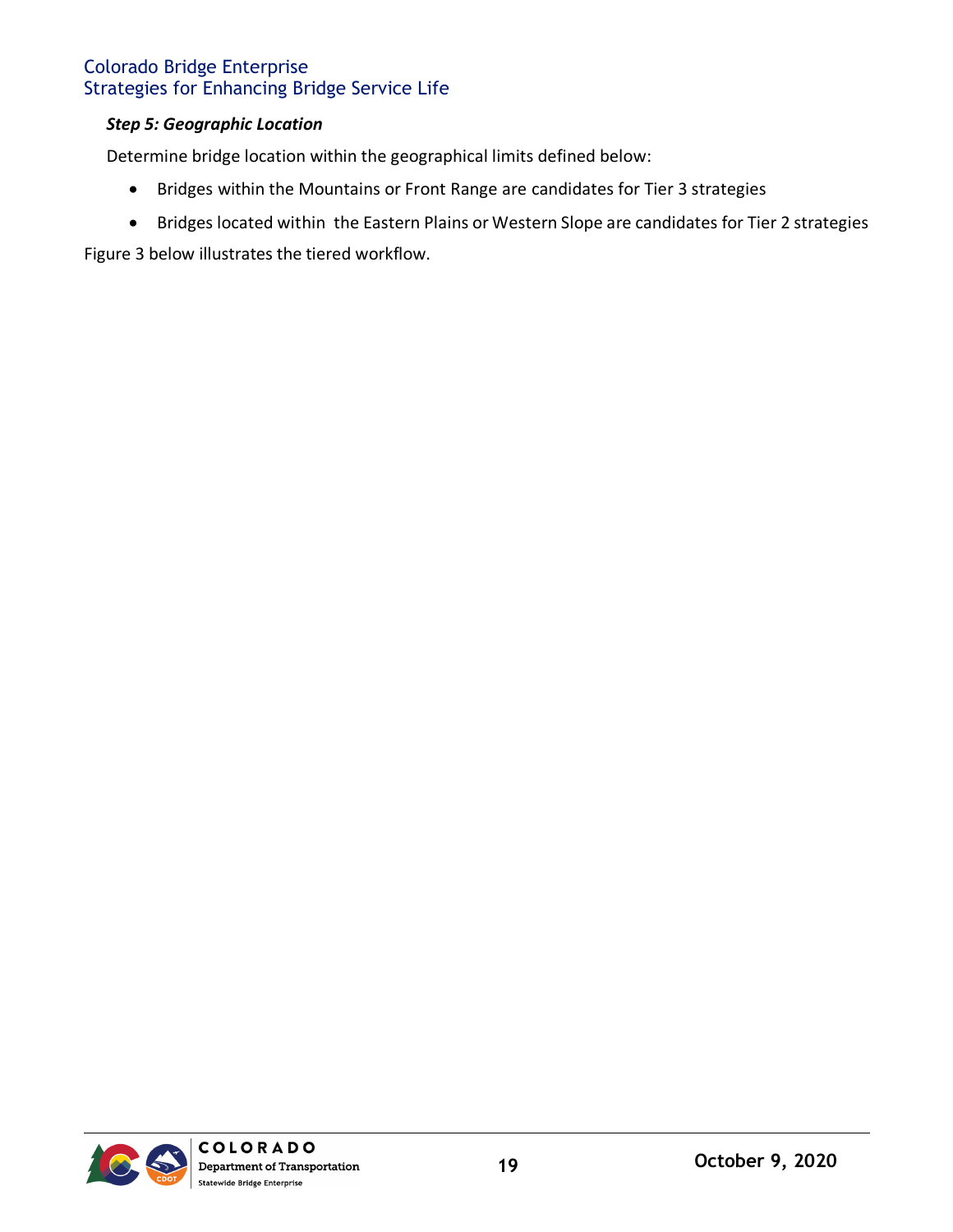# <span id="page-20-0"></span>Colorado Bridge Enterprise

Strategies for Enhancing Bridge Service Life

**Figure 3 - Tiered Strategies Workflow**